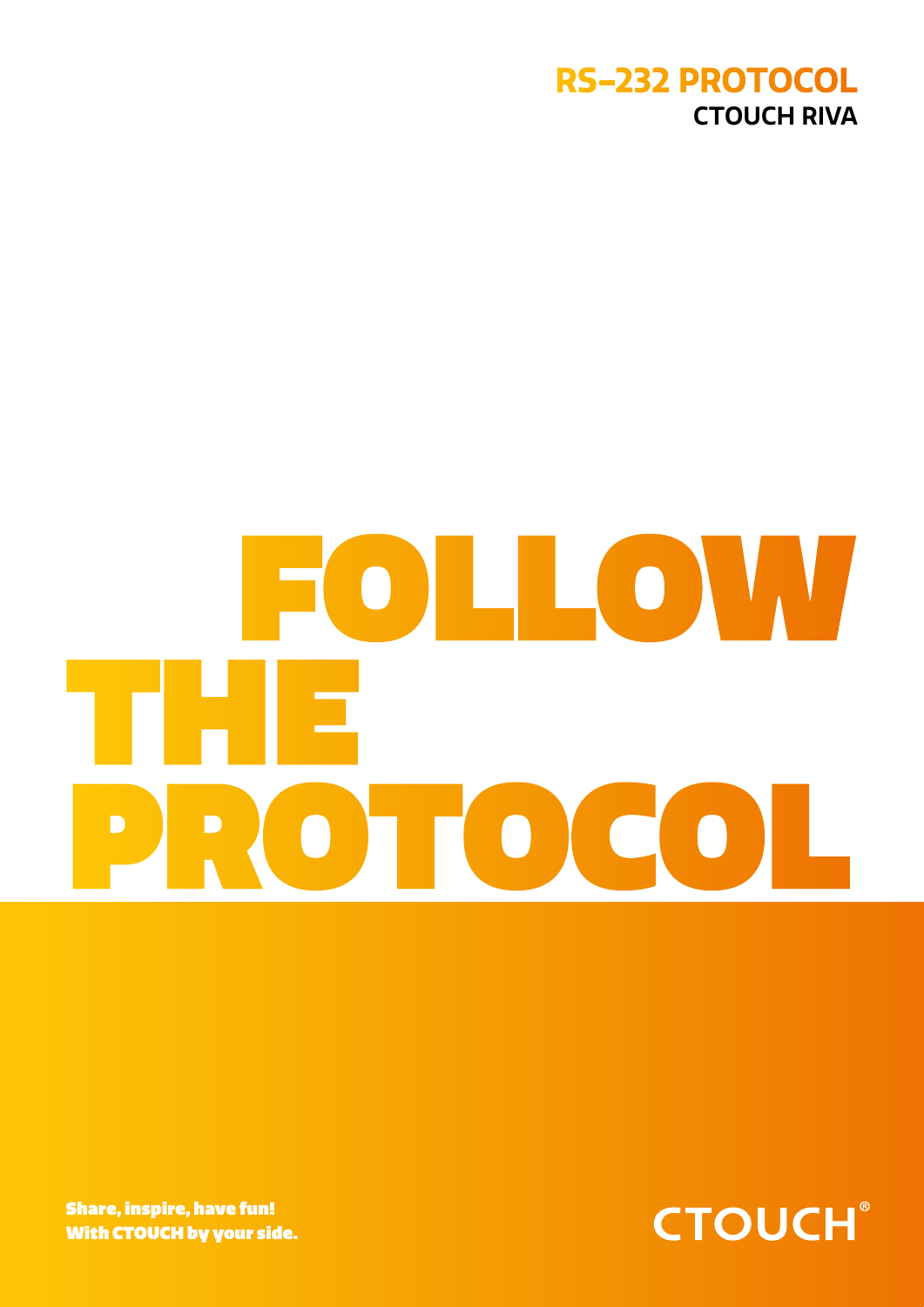<span id="page-1-0"></span>

### **REVISION HISTORY**

| <b>Date</b> | <b>Revision</b> | <b>Changes</b>            |
|-------------|-----------------|---------------------------|
| 2020-03-24  | 6.01            | Initial release           |
| 2020-10-26  | 6 N 2           | Added Energy Mode Control |
|             |                 | Added HOME command        |
| 2020-12-09  | 6.03            | Added Audio command       |
|             |                 |                           |

**2**

 $\equiv$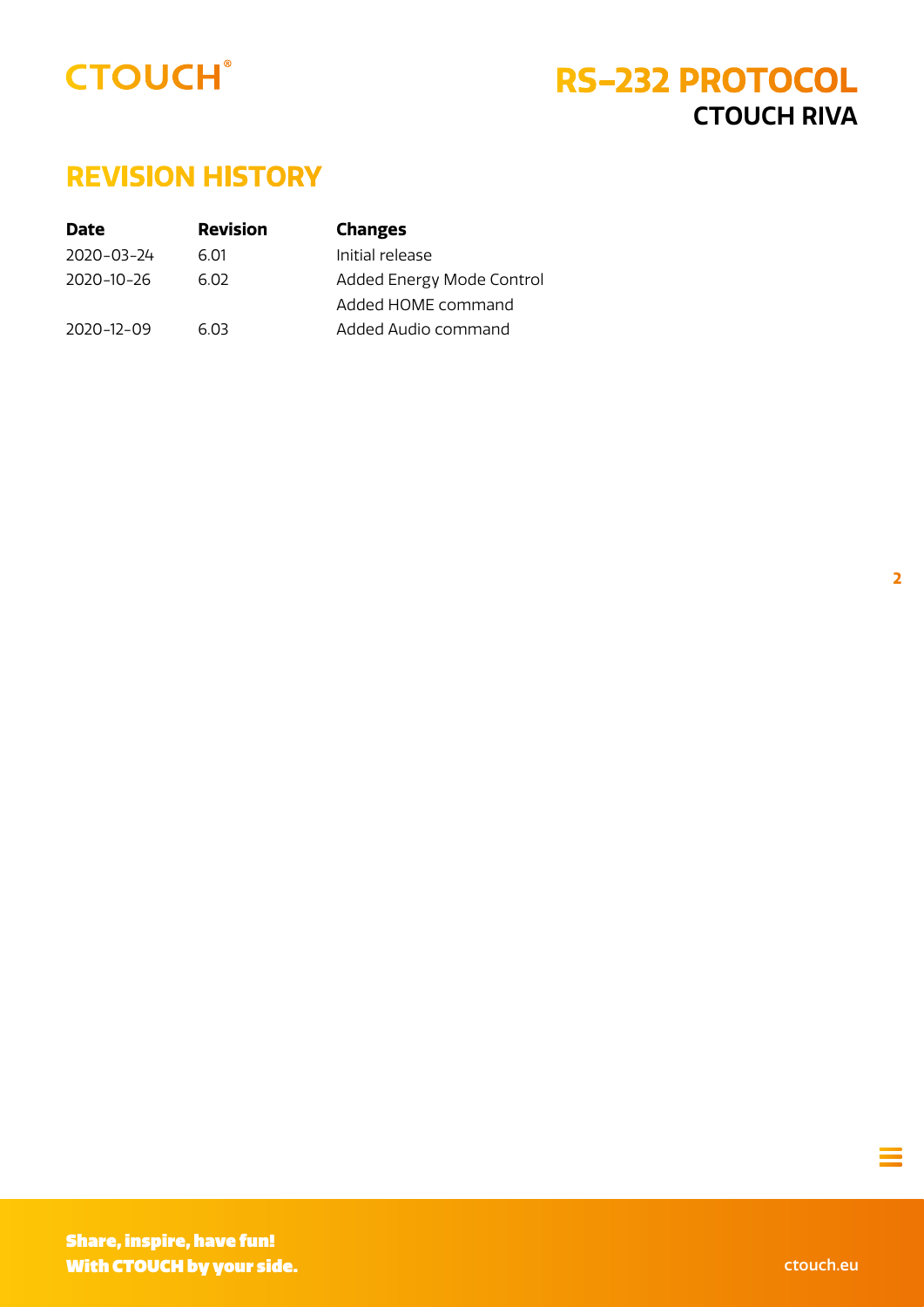### **TABLE OF CONTENT**

| <b>INHOUD</b>                        |                         |
|--------------------------------------|-------------------------|
| <b>REVISION HISTORY</b>              | $\overline{\mathbf{z}}$ |
| <b>TABLE OF CONTENT</b>              | 3                       |
| <b>INTRODUCTION</b>                  | 4                       |
| <b>COMMUNICATION PROTOCOL</b>        | 4                       |
| <b>TRANSMISSION FORMAT</b>           | 4                       |
| <b>COMMUNICATION PROCEDURE</b>       | 5                       |
| <b>COMMAND DETAILED EXPLANATION</b>  | 6                       |
| <b>POWER CONTROL</b>                 | 6                       |
| <b>PANEL BACK LIGHT UNIT CONTROL</b> | 7                       |
| <b>VOLUME CONTROL</b>                | 8                       |
| <b>MUTE CONTROL</b>                  | 9                       |
| <b>INPUT SOURCE CONTROL</b>          | 10                      |
| <b>INFRARED CONTROL</b>              | 11                      |
| <b>CTOUCH BUTTON</b>                 | 12                      |
| <b>PICTURE MODE CONTROL</b>          | 13                      |
| <b>SOUND MODE CONTROL</b>            | 14                      |
| <b>BAUD RATE CONTROL</b>             | 15                      |
| <b>FREEZE CONTROL</b>                | 16                      |
| <b>SOURCE INFO VISIBLE CONTROL</b>   | 17                      |
| <b>IR LOCK CONTROL</b>               | 18                      |
| <b>ENERGY MODE CONTROL</b>           | 19                      |
| <b>TOOLS &amp; TESTING</b>           | 20                      |
| <b>ANNEX A</b>                       | 22                      |
| <b>ANNEX B</b>                       | 22                      |
|                                      |                         |

 $\equiv$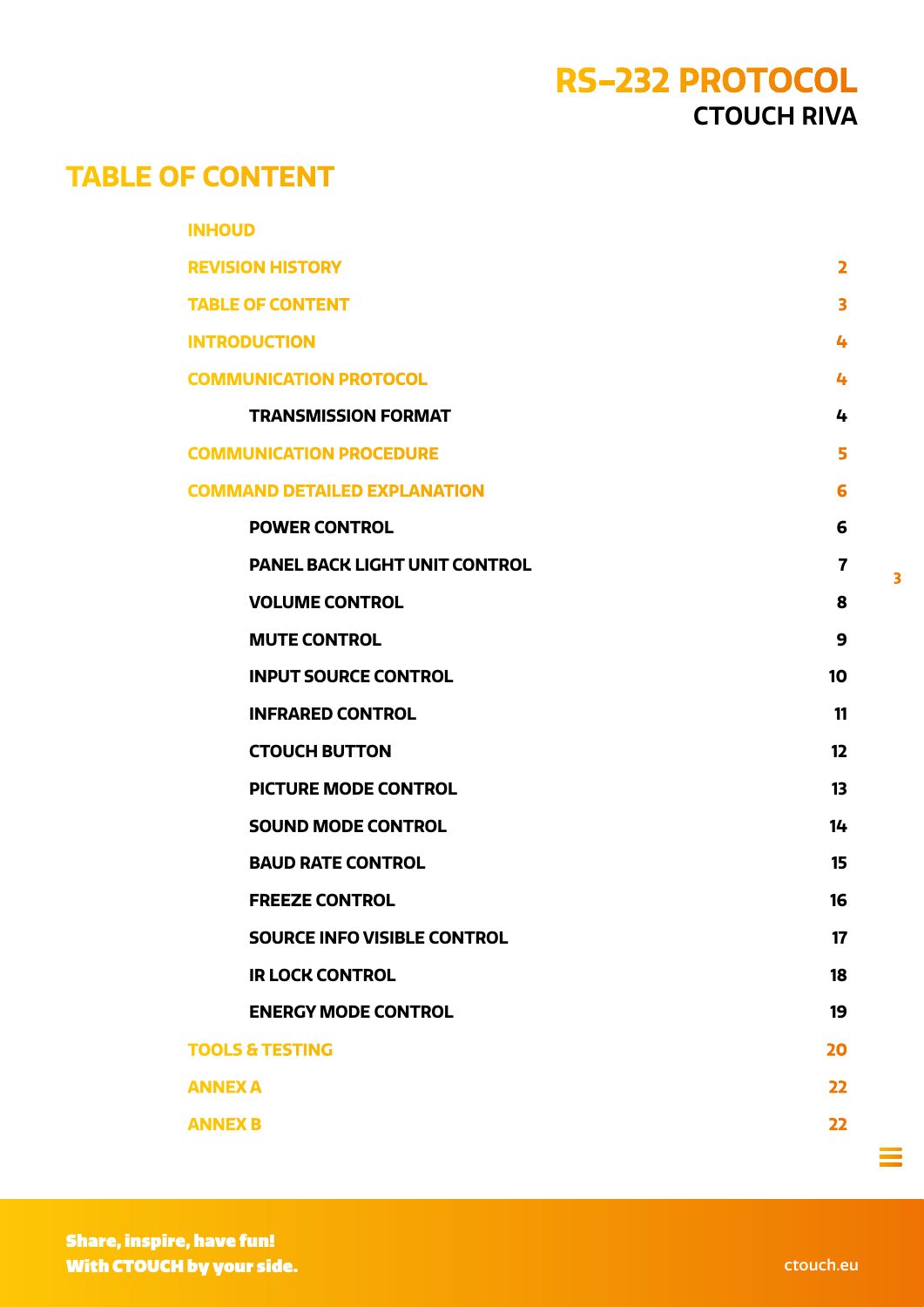### <span id="page-3-0"></span>**INTRODUCTION**

This document represents simple UART protocol for controlling system operation using RS-232C.

**1**

**N.C.**

### **COMMUNICATION PROTOCOL**

RS-232C Pin Map

|                                | 2 | TxD        |
|--------------------------------|---|------------|
| <b>Communication parameter</b> | 3 | <b>RxD</b> |
| baud rate : $9600$             | 4 | N.C.       |
| data:8                         | 5 | <b>GND</b> |
| parity: NONE stop bit: 1       | 6 | N.C.       |
|                                | 7 | N.C.       |
|                                | 8 | N.C.       |
|                                | g |            |



#### **Communication general spec**

- **•** ID should show hexadecimal value of assigned ID.
- **•** ID should be set on menu of the display.
- **•** If you want to control every mechanism connected with Serial Cable regardless of its ID, set ID to
	- « 0x00 » and send commands.

Then each SET will follow commands but it will not respond without ACK.

**•** Don't use 0x00, 0x8A(138) and 0xA9(168) for Set ID.

#### **TRANSMISSION FORMAT**

| <b>START</b> | <b>COMMAND</b> | <b>DATA</b> | <b>DATA</b> |
|--------------|----------------|-------------|-------------|
| 0xA9         | 0xXX           | 0xXX        | 0x8A        |

#### For example Power on & ID = 0x11

| <b>START</b> | OMMAND | <b>DATA</b> | <b>DATA</b> |
|--------------|--------|-------------|-------------|
| 0xA9         | Ox11   | 0x01        | A8xC        |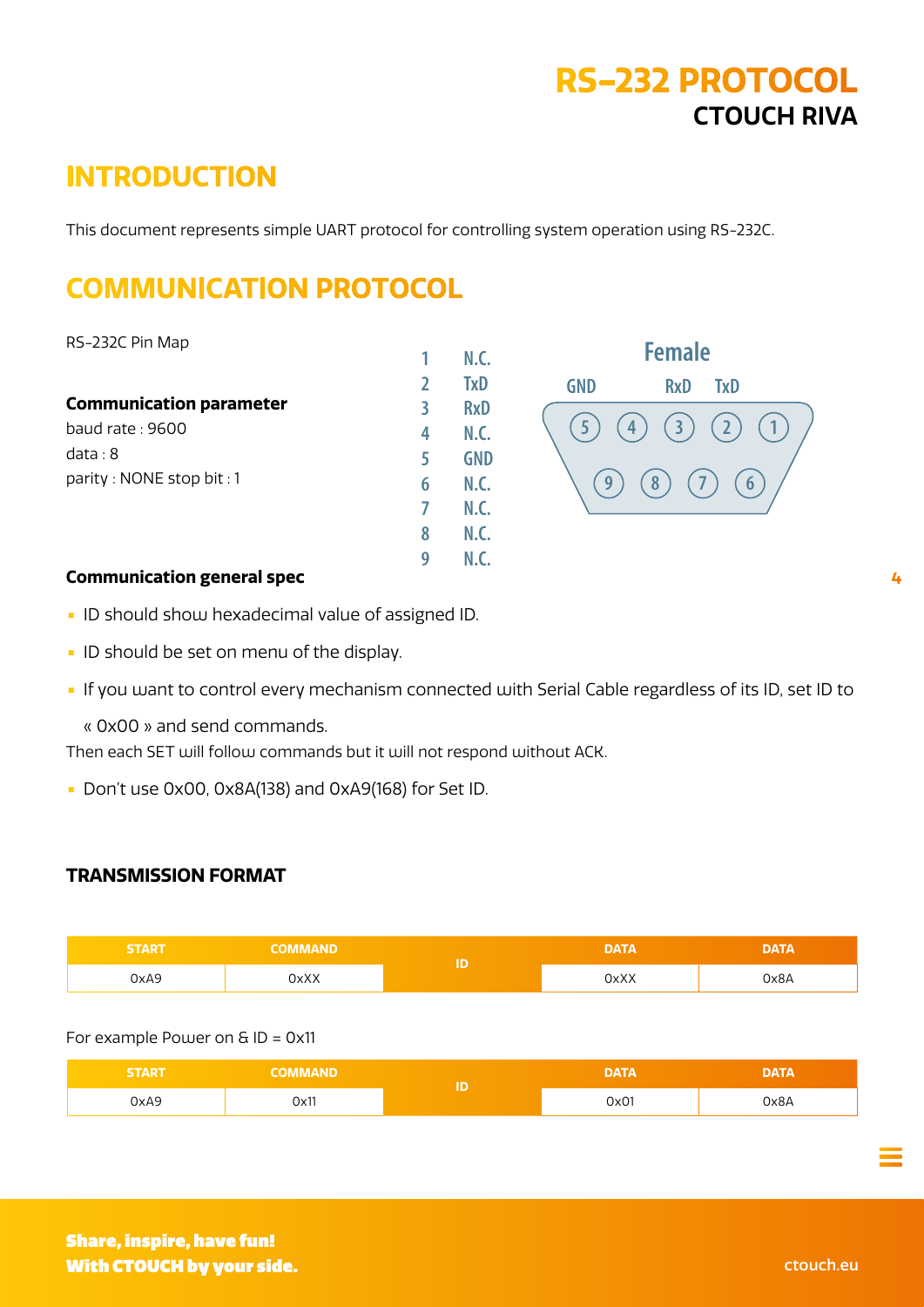### <span id="page-4-0"></span>**COMMUNICATION PROCEDURE**

Control commands can be sent from a computer/controller via the TCP/IP connection. In this setup, the computer/controller is the application master while the CTOUCH monitor is the application slave.

A new command should not be sent until the previous command is acknowledged. However, if a response is not received within 500 milliseconds, a retry may be triggered. This use case is true if commands are sent during the screen busy state and the screen set decides that the processing of the commands cannot be carried out. As a result, no acknowledgement will be sent. An example would be the application sends a set OSD command while the screen is still preforming source switching. No fixed retry mechanism is mandated by RS232 Serial communication and it's up to the application to decide upon if a retry I needed for command integrity. Overall, no new command should be sent before receiving an acknowledgement on its previous command. If no acknowledgement is received, the application can only send the next command (or retry the failed command) after the 500ms timeout is over. The sequence diagram below illustrates the communication procedure.



When the set is in standby, no commands sent over IP will be processed.

To be able to use RS232 over IP, the set needs to be switched on (either manual via the Power/Standby button, via the build-in on-timer functionality of the OPS or by sending a Magic Package as defined by Wake-on-LAN). Status of the set can be requested via the RS232 commands as defined in the RS232 specification.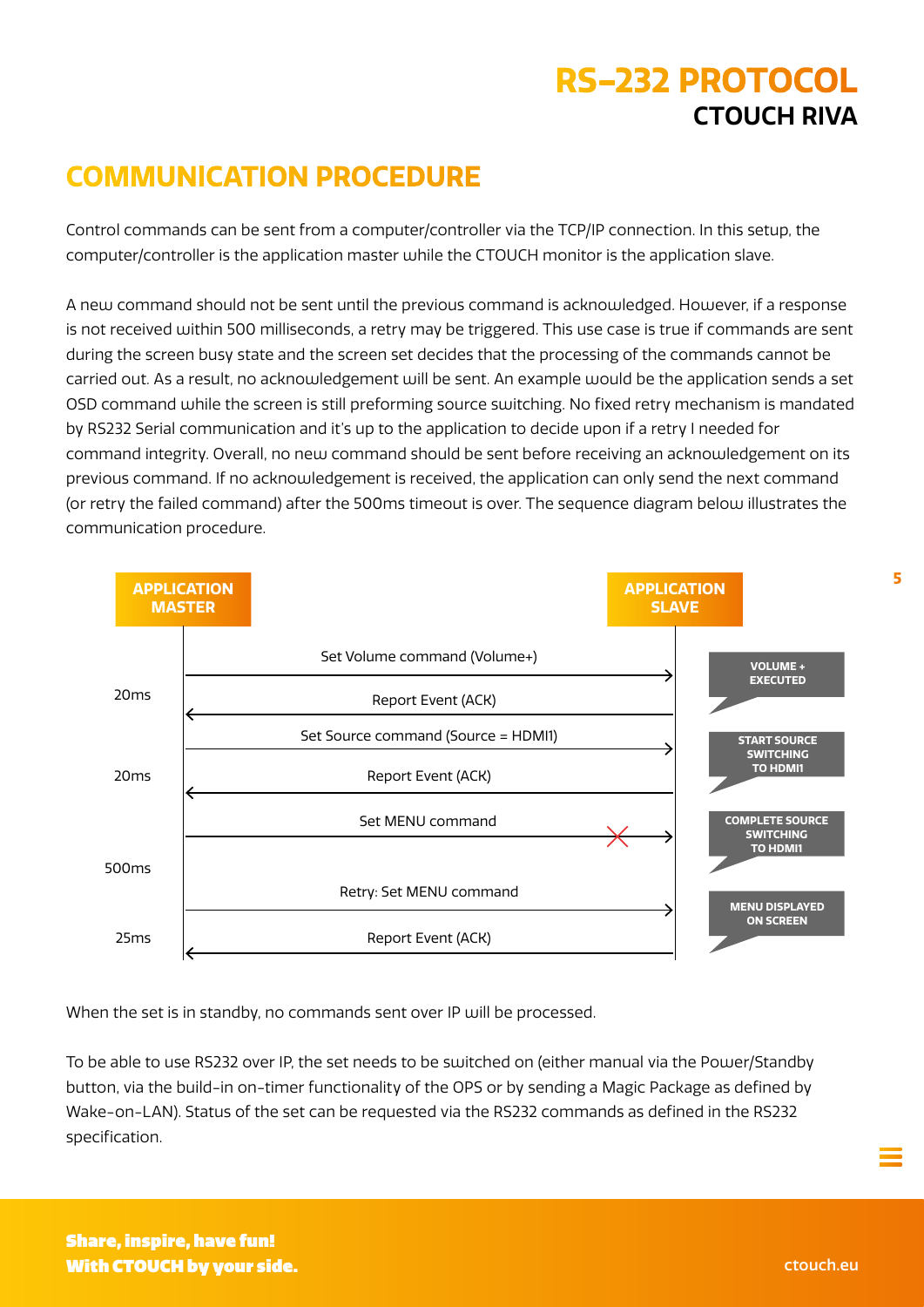### <span id="page-5-0"></span>**COMMAND DETAILED EXPLANATION**

#### **POWER CONTROL**

<sup>c</sup> **Power control** • **Function**

**RS-232 controller turns display power On/Off**

 $\circledcirc$  Get Power ON/OFF status

| <b>START</b> | <b>COMMAND</b> | <b>DATA</b> | 3ND  |
|--------------|----------------|-------------|------|
| 0xA9         | 0x11           | 0xAA        | 0x8A |

#### $\circledcirc$  Get Power ON/OFF\*

| <b>START</b> | <b>COMMAND</b> | ID | <b>DATA1</b> | END  |
|--------------|----------------|----|--------------|------|
| 0xA9         | 0x11           |    | Power        | Ox8A |

#### Power: Power code to be set on display

| OXO1 | Power ON  |
|------|-----------|
| 0x00 | Power OFF |

#### $\overline{Q}$  Ack

| <b>START</b> | <b>ACK/NAK</b> | <b>R-CMD</b> | <b>DATA</b> | END  |
|--------------|----------------|--------------|-------------|------|
| 0xA9         | 0x11           | Power        | 0x8A        | 0x8A |

 $A=0x41$ 

#### Power: Power code to be set on display

| 0x01 | Power ON  |
|------|-----------|
| 0x00 | Power OFF |

#### $\circledcirc$  Nak

| <b>START</b> | <b>ACK/NAK</b> |   | <b>R-CMD</b> | <b>DATA1</b> | END  |
|--------------|----------------|---|--------------|--------------|------|
| 0xA9         | N              | ш | Power        | ERR          | 0x8A |

 $N=0x4E$ 

#### ERR:

| <b>Ox01</b> | Invalid Command     |
|-------------|---------------------|
| 0x02        | <b>Invalid Data</b> |
| <b>OxFF</b> | <b>Ftc</b>          |

\* The Power ON command only works with DB9 cable. For Power ON over IP use a tool with magic package.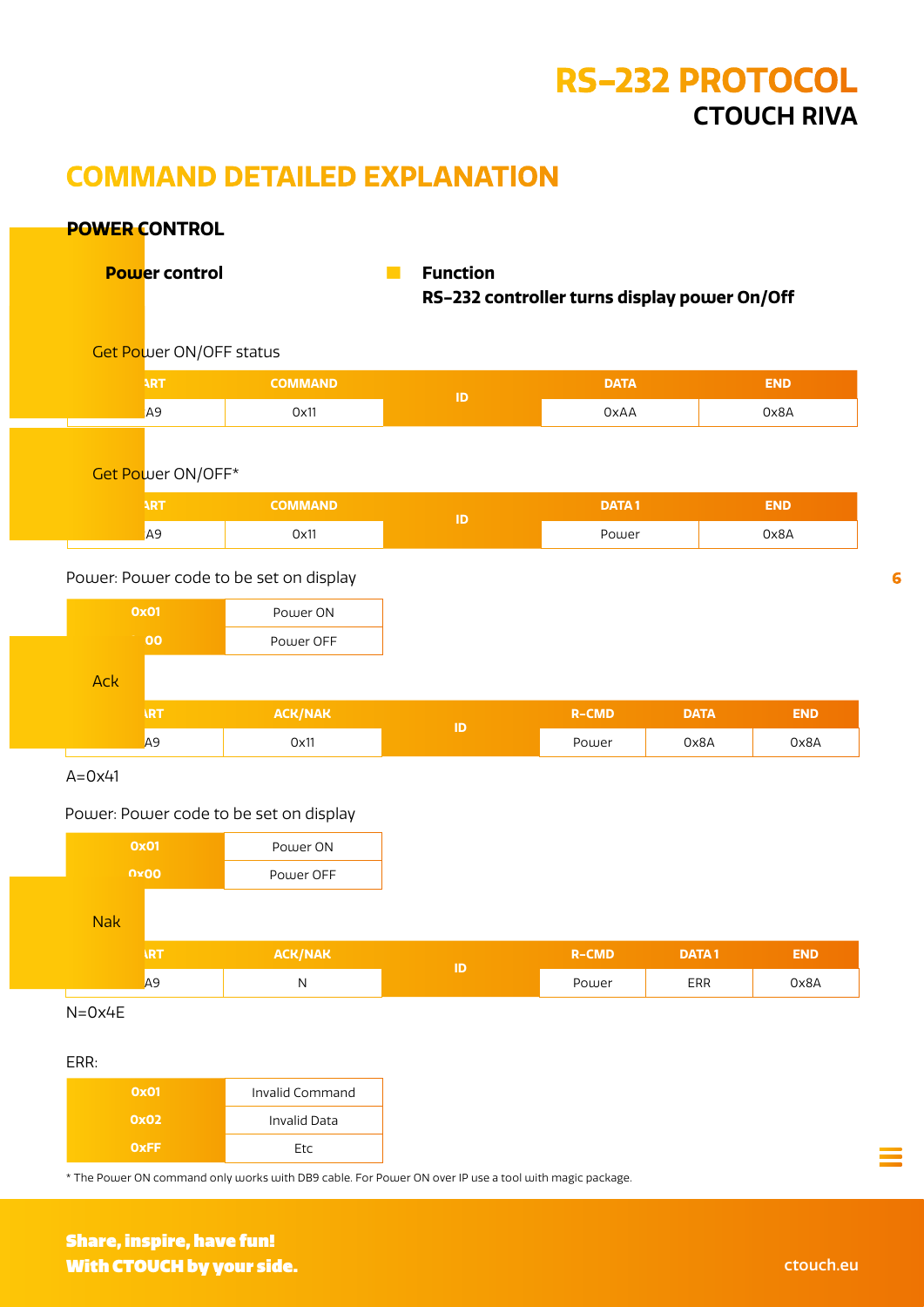#### <span id="page-6-0"></span>**PANEL BACK LIGHT UNIT CONTROL**

 $\sqrt{ }$  Panel back light unit control **Function** 

**RS-232 controller turns display panel back light mute power On/Off**

 $\circledcirc$  Get BLU Power ON/OFF status

| <b>START</b> | <b>OIMMMINI</b> | ATAC | 13 D. |
|--------------|-----------------|------|-------|
| 0xA9         | 0x12            | 0xAA | A8x0  |

#### $\circledcirc$  Set BLU Power ON/OFF

| <b>START</b> | COMMAND | ID | <b>DATA1</b>     | END  |
|--------------|---------|----|------------------|------|
| 0xA9         | 0x12    |    | <b>BLU Power</b> | 0x8A |

#### BLU Power: BLU Power code to be set on display

| OXO1 | Power ON  |
|------|-----------|
| 0x00 | Power OFF |

#### $\overline{\odot}$  Ack

| <b>START</b> | <b>ACK/NAK</b> |   | <b>R-CMD</b> | <b>DATA1</b> | END  |
|--------------|----------------|---|--------------|--------------|------|
| 0xA9         |                | в | 0x12         | BLU Power    | Ox8A |

 $A=0x41$ 

#### Power: Power code to be set on display

| 0x01 | Power ON  |  |  |
|------|-----------|--|--|
| 0x00 | Power OFF |  |  |

#### $\circledcirc$  Nak

| <b>START</b> | <b>ACK/NAK</b> | R-CMD | DATA 1 | END. |
|--------------|----------------|-------|--------|------|
| 0xA9         | ΙN             | 0x12  | ERR    | 0x8A |

 $N=0x4E$ 

ERR:

| 0x01        | Invalid Command     |
|-------------|---------------------|
| 0x02        | <b>Invalid Data</b> |
| <b>OxFF</b> | <b>Ftc</b>          |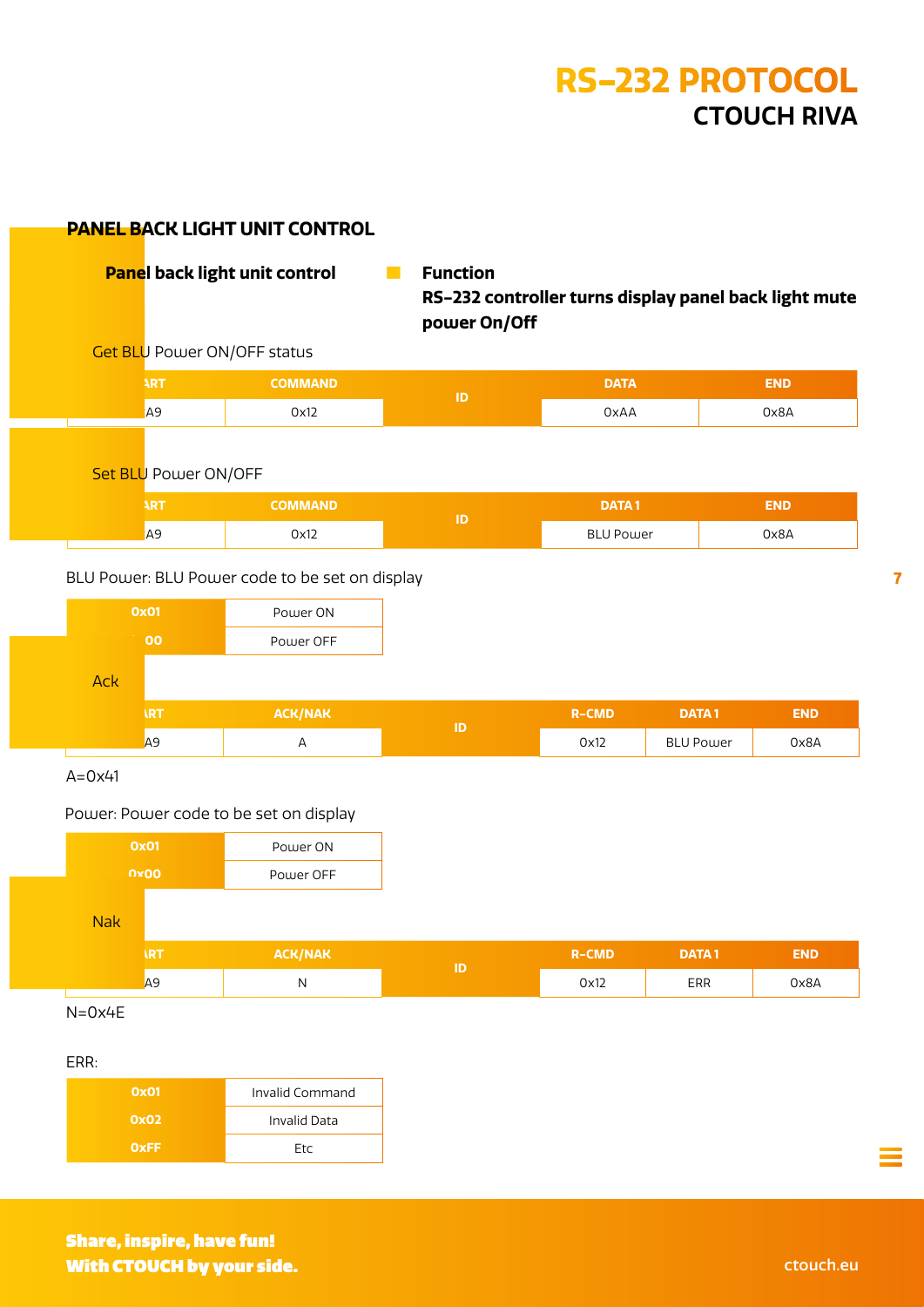#### <span id="page-7-0"></span>**VOLUME CONTROL**

<sup>c</sup> **Volume control** • **Function RS-232 controller changes volume**

#### **• Get Volume status**

| <b>START</b> | СОММАНД | Ð | <b>DATA</b> | END  |
|--------------|---------|---|-------------|------|
| 0xA9         | 0x13    |   | <b>OxAA</b> | Ox8A |

#### **•** Set Volume

| <b>START</b> | <b>COMMAND</b> | <b>DATA1</b> | END  |
|--------------|----------------|--------------|------|
| 0xA9         | 0x13           | Volume       | 0x8A |

#### Volume:

Volume value code (0x0 (0)  $\sim$  0x64 (100)) to be set on display

#### $\blacksquare$  Ack

| <b>START</b> | <b>ACK/NAK</b> |   | :MD<br>. | <b>DATA</b> | END  |
|--------------|----------------|---|----------|-------------|------|
| 0xA9         | <u>_</u>       | æ | 0x13     | Volume      | 0x8A |

#### $A=0x41$

Volume: Same as above

#### **I** Nak

| <b>START</b> | <b>ACK/NAK</b> | <b>R-CMD</b> | DATA 1                             | END  |
|--------------|----------------|--------------|------------------------------------|------|
| 0xA9         |                | 0x13         | $\ensuremath{\mathsf{ERR}}\xspace$ | Ox8A |

N=0x4E

#### ERR:

| 0x01        | Invalid Command     |
|-------------|---------------------|
| 0x02        | <b>Invalid Data</b> |
| <b>OxFF</b> | Ftc                 |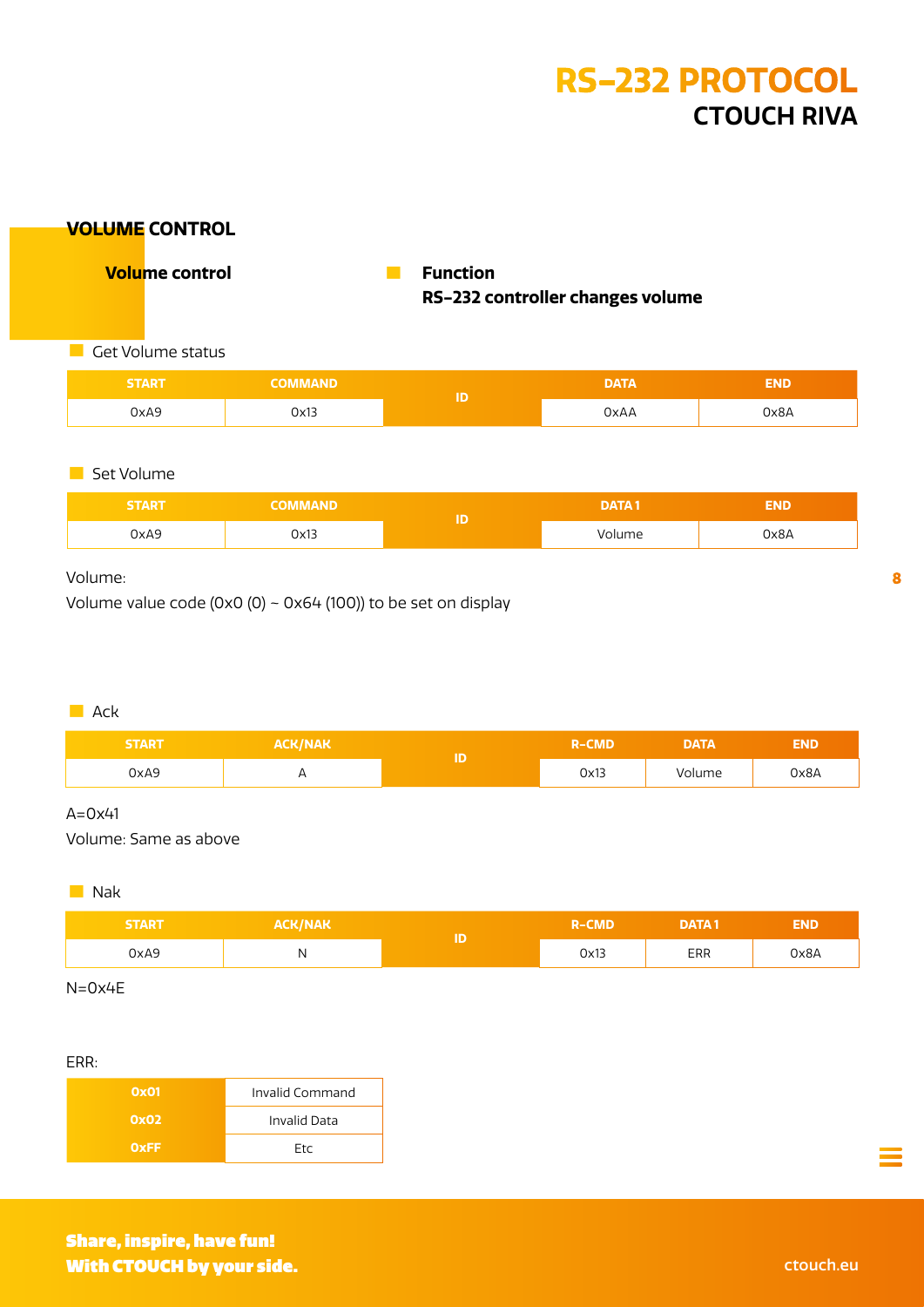<span id="page-8-0"></span>

| Get Mute ON/OFF status<br><b>START</b>                    |                                       |          | RS-232 controller sets sound mute On/Off |              |            |
|-----------------------------------------------------------|---------------------------------------|----------|------------------------------------------|--------------|------------|
|                                                           |                                       |          |                                          |              |            |
|                                                           | <b>COMMAND</b>                        | $\sf ID$ | <b>DATA</b>                              |              | <b>END</b> |
| 0xA9                                                      | 0x14                                  |          | 0xAA                                     |              | 0x8A       |
| Set Mute ON/OFF                                           |                                       |          |                                          |              |            |
| <b>START</b>                                              | <b>COMMAND</b>                        |          | <b>DATA</b>                              |              | <b>END</b> |
| 0xA9                                                      | 0x14                                  | $\sf ID$ | Mute                                     |              | 0x8A       |
| <b>Ox01</b><br>0x00<br>$\blacksquare$ Ack<br><b>START</b> | Mure ON<br>Mure OFF<br><b>ACK/NAK</b> |          | <b>R-CMD</b>                             | <b>DATA1</b> | <b>END</b> |
| 0xA9                                                      | $\mathsf A$                           | $\sf ID$ | 0x14                                     | Mute         | 0x8A       |
|                                                           |                                       |          |                                          |              |            |
| $A=0x41$<br>Mute: Same as above<br>Nak                    |                                       |          |                                          |              |            |
| <b>START</b>                                              | <b>ACK/NAK</b>                        | $\sf ID$ | <b>R-CMD</b>                             | <b>DATA</b>  | <b>END</b> |

#### ERR:

| 0x01        | Invalid Command |
|-------------|-----------------|
| 0x02        | Invalid Data    |
| <b>OXFF</b> | <b>Ftc</b>      |

 $\mathbb{R}^n$ 

**9**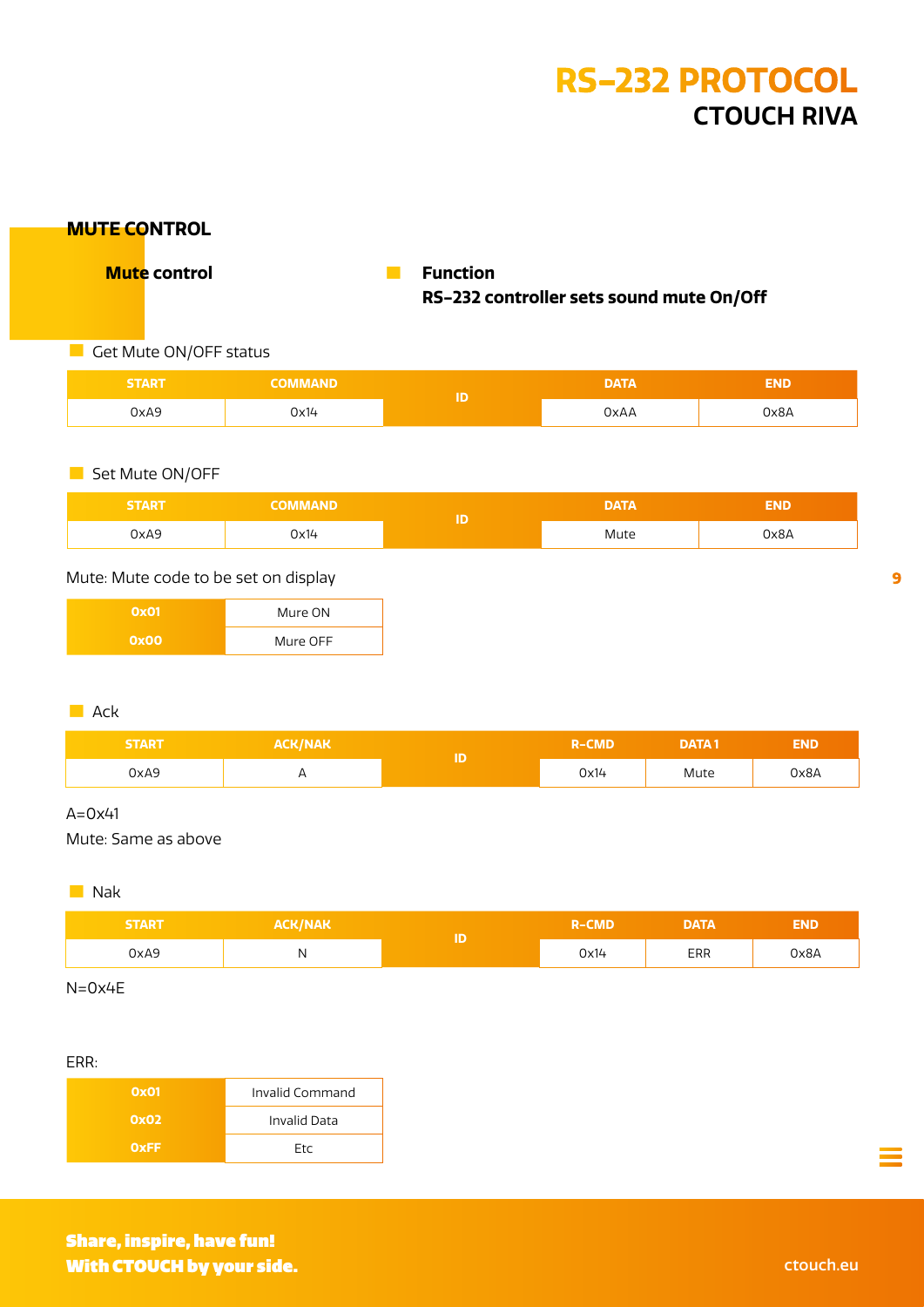#### <span id="page-9-0"></span>**INPUT SOURCE CONTROL**

<sup>c</sup> **Input source control** • **Function**

**RS-232 controller changes input sources of display**

**• Get Input Source status** 

| <b>START</b> | <b>COMMAND</b> | <b>DATA</b> | END  |
|--------------|----------------|-------------|------|
| 0xA9         | 0x15           | 0xAA        | 0x8A |

**• Set Input Source** 

| <b>START</b> | OMMAND. | DATA | END  |
|--------------|---------|------|------|
| OxA9         | 3x15    | Mute | A8xC |

#### Input: Input source code to be set on display

| <b>DATA</b>       | <b>INPUT</b> |
|-------------------|--------------|
| Audio             | 0x0F         |
| DP                | 0x07         |
| HDMI1             | 0x05         |
| HDMI <sub>2</sub> | 0x06         |
| HDMI3             | 0x08         |
| <b>HOME</b>       | 0xBC         |

| <b>DATA</b>    | <b>INPUT</b> |
|----------------|--------------|
| COS            | 0x0C         |
| INSIDE PC      | 0x09         |
| CTOUCH Module* | 0x0D         |
| $USB-C$        | 0x0E         |
| <b>VGA</b>     | 0x04         |
|                |              |

\* Only when a CTOUCH Module is inserted in the display.

Note: When switching to same source the display will respond after 3 seconds. We recommend to implement a get input source command.

#### $\blacksquare$  Ack

| <b>START</b> | <b>ACK/NAK</b> | <b>R-CMD</b> | DATA             | END  |
|--------------|----------------|--------------|------------------|------|
| 0xA9         | $\cdots$       | 0x15         | <b>BLU Power</b> | 0x8A |

 $A=0x41$ 

Input: Same as above

**Nak** 

| <b>START</b>                 | <b>ACK/NAK</b> | R-CMD | DATA | END  |
|------------------------------|----------------|-------|------|------|
| 0xA9<br>$\sim$ $\sim$ $\sim$ | IN.            | 0x15  | ERR  | 0x8A |

 $N=0x4E$ 

ERR:

| ____        |                     |
|-------------|---------------------|
| 0x01        | Invalid Command     |
| 0x02        | <b>Invalid Data</b> |
| <b>OXFF</b> | <b>Ftc</b>          |

Share, inspire, have fun! With CTOUCH by your side. The contract of the contract of the contract of the contract of the contract of the contract of the contract of the contract of the contract of the contract of the contract of the contract of the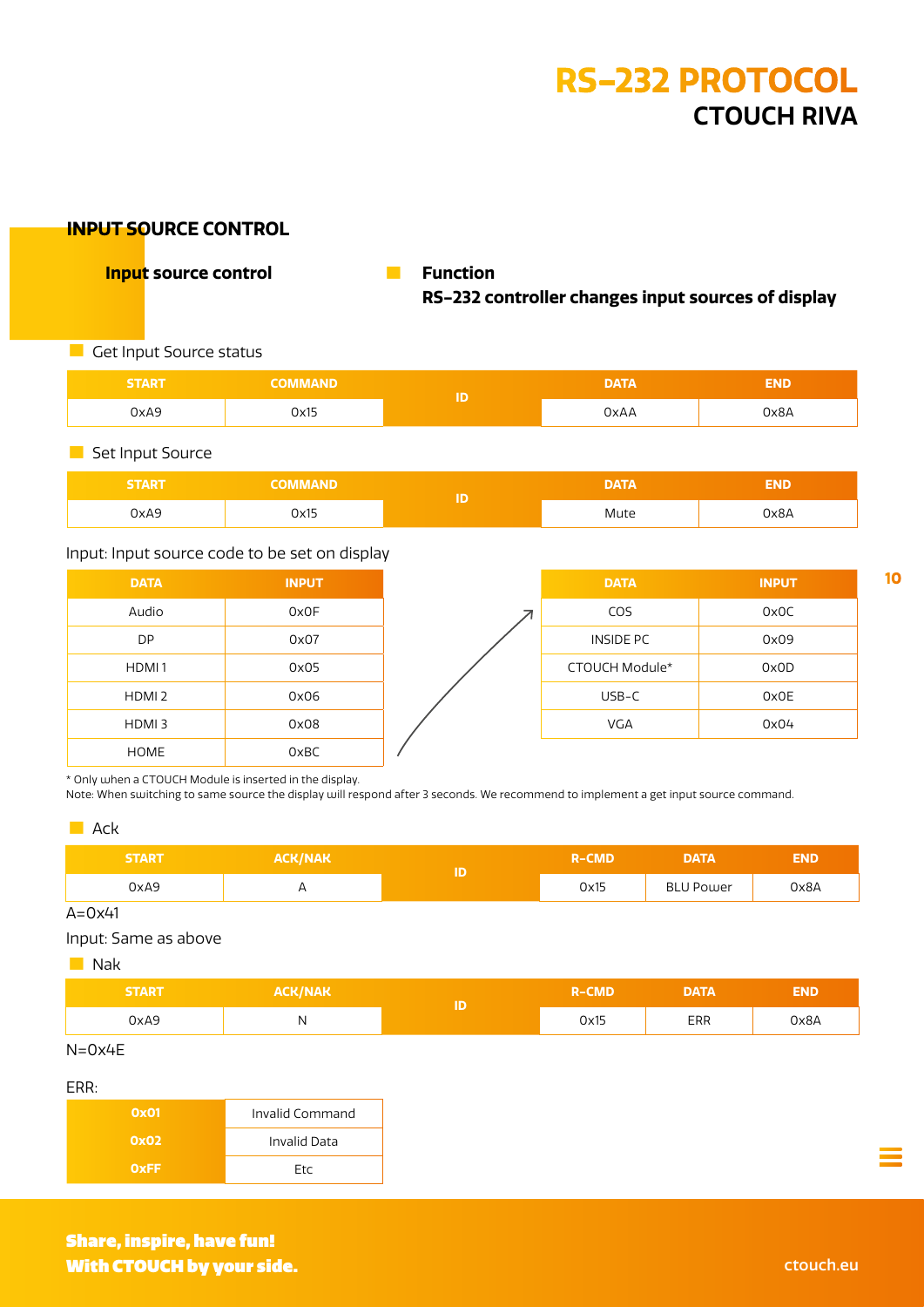#### <span id="page-10-0"></span>**INFRARED CONTROL**

<sup>c</sup> **Infrared control** • **Function**

# **RS-232 controller acts like remote controler**

**• Command Infrared control** 

| <b>START</b> | <b>COMMAND</b>                                                            | Þ | <b>DATA</b> | END  |  |
|--------------|---------------------------------------------------------------------------|---|-------------|------|--|
| 0xA9         | 0x16                                                                      |   | Key Code    | 0x8A |  |
|              | $11$ Carde, $1.6$ is a construction of $\alpha$ and $\alpha$ and $\alpha$ |   |             |      |  |

#### Key Code: Infrared control code as Annex B

 $\blacksquare$  Ack

| <b>START</b> | <b>ACK/NAK</b> |    | <b>R-CMD</b> | <b>DATA</b> | <b>END</b> |
|--------------|----------------|----|--------------|-------------|------------|
| 0xA9         |                | ID | 0x16         | Key Code    | 0x8A       |
|              |                |    |              |             |            |

Key Code: Same as annex B

**Nak** 

| <b>START</b> | <b>ACK/NAK</b> | ID | <b>R-CMD</b> | <b>DATA</b> | <b>END</b> |
|--------------|----------------|----|--------------|-------------|------------|
| 0xA9         | N              |    | 0x16         | ERR         | 0x8A       |

Key Code: Same as annex B

ERR:

| 0x01        | Invalid Command     |
|-------------|---------------------|
| 0x02        | <b>Invalid Data</b> |
| <b>OxFF</b> | <b>Ftc</b>          |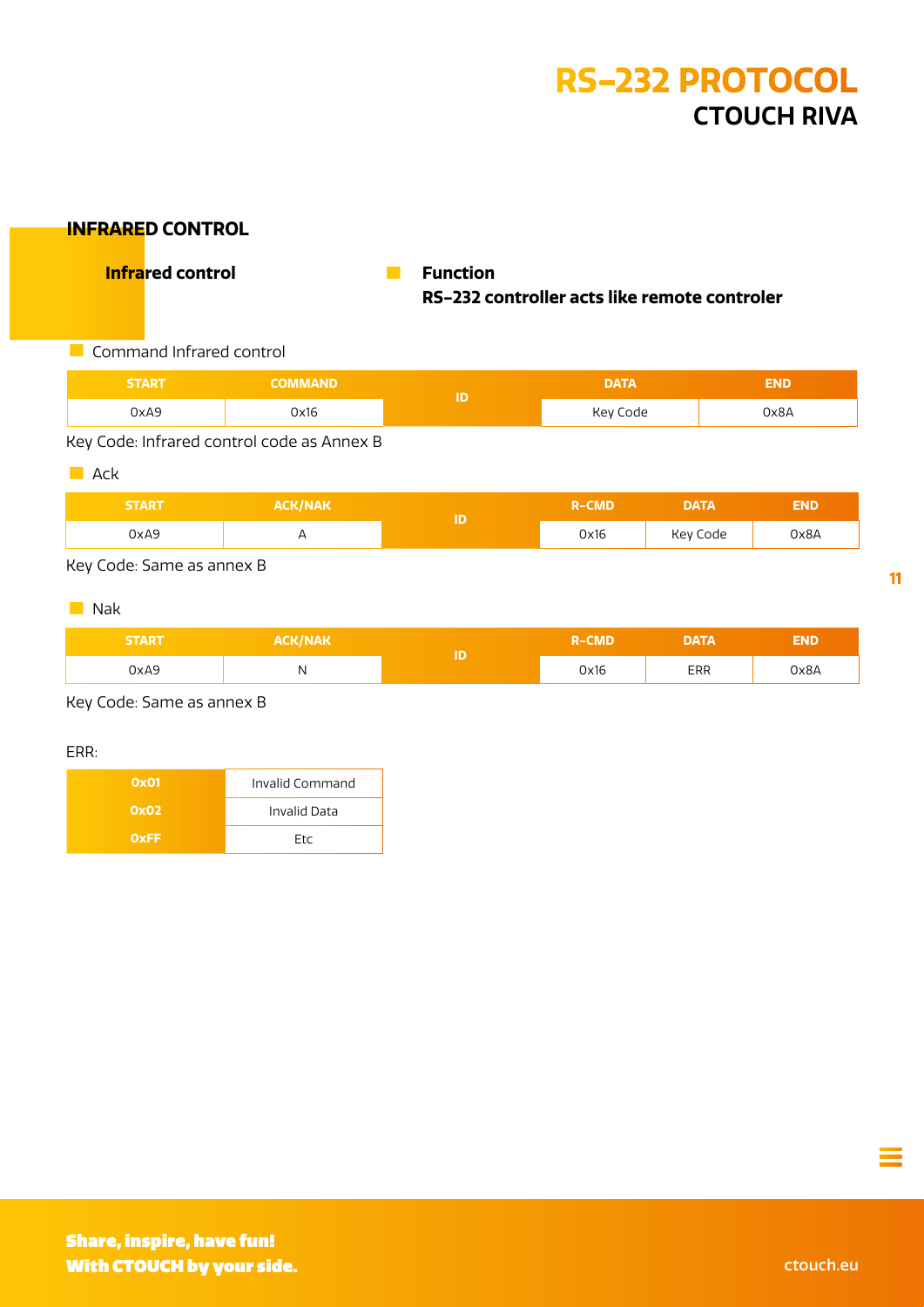#### <span id="page-11-0"></span>**CTOUCH BUTTON**

**CTOUCH button Function** 

# **RS-232 controller sets CTOUCH button On/Off**

#### $\blacksquare$  Get CTOUCH button On/Off status

| <b>START</b> | IMMAND | <b>DATA</b> | END  |
|--------------|--------|-------------|------|
| 0xA9         | 0x17   | 0xAA        | 0x8A |

#### **• Set CTOUCH button On/Off**

| <b>START</b> | <b>COMMAND</b> | ID | <b>DATA</b> | END  |
|--------------|----------------|----|-------------|------|
| 0xA9         | 0x17           |    | Lock        | 0x8A |

#### CTOUCH button: CTOUCH button code to be set on display

| OXO1        | CTOUCH button ON         |
|-------------|--------------------------|
| <b>OxOO</b> | <b>CTOUCH button OFF</b> |

#### $\blacksquare$  Ack

| <b>START</b> | <b>ACK/NAK</b> | R-CMD | DATA 1 | END  |
|--------------|----------------|-------|--------|------|
| 0xA9         | $\cdot$ .      | 0x17  | Lock   | 0x8A |

#### $A=0x41$

Lock: Same as above

#### **START ACK/NAK ID R-CMD DATA END** 0xA9 | N | N | N | N | DX17 | ERR | 0x8A **Nak**

 $N=0x4F$ 

ERR:

| 0x01        | Invalid Command     |
|-------------|---------------------|
| 0x02        | <b>Invalid Data</b> |
| <b>OXFF</b> | <b>Ftc</b>          |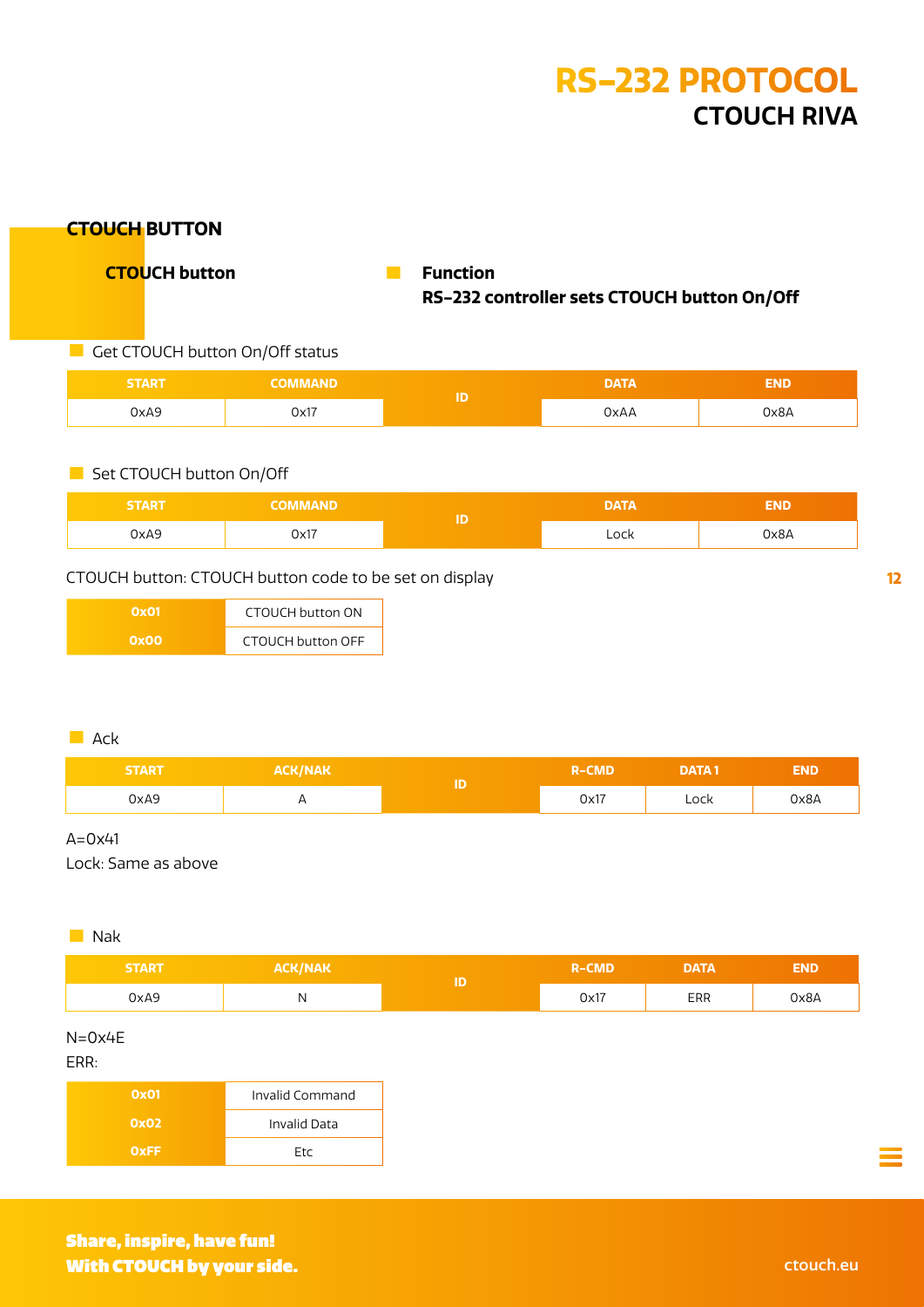#### <span id="page-12-0"></span>**PICTURE MODE CONTROL**

<sup>c</sup> **Picture mode control** • **Function**

**RS-232 controller changes picture modes** 

**• Get Picture Mode status** 

| <b>START</b> | <b>COMMAND</b> | <b>DATA</b> | END  |
|--------------|----------------|-------------|------|
| 0xA9         | 0x18           | 0xAA        | 0x8A |
|              |                |             |      |

**• Set Picture Mode** 

| <b>START</b> | <b>COMMAND</b> | DATA | END                          |
|--------------|----------------|------|------------------------------|
| 0xA9         | )x18           | Mode | A8xC<br>$\sim$ $\sim$ $\sim$ |

#### Picture Mode: Picture Mode code to be set on display

| <b>DATA</b> | <b>INPUT</b> |
|-------------|--------------|
| Dynamic     | 0x00         |
| Standard    | 0x01         |
| Soft        | 0x02         |
| User        | 0x03         |

#### $\blacksquare$  Ack

| <b>START</b> | ACK/NAK <sup>1</sup> | CMD  | DATA  | END  |
|--------------|----------------------|------|-------|------|
| 0xA9         | $\cdot$ .            | 0x18 | Input | 0x8A |

#### $A=0x41$

Input: Same as above

#### **START ACK/NAK R-CMD DATA END** 0xA9 N 0x18 ERR 0x8A **b** Nak

N=0x4E

ERR:

| 0x01        | Invalid Command     |
|-------------|---------------------|
| 0x02        | <b>Invalid Data</b> |
| <b>OXFF</b> | <b>Ftc</b>          |

**13**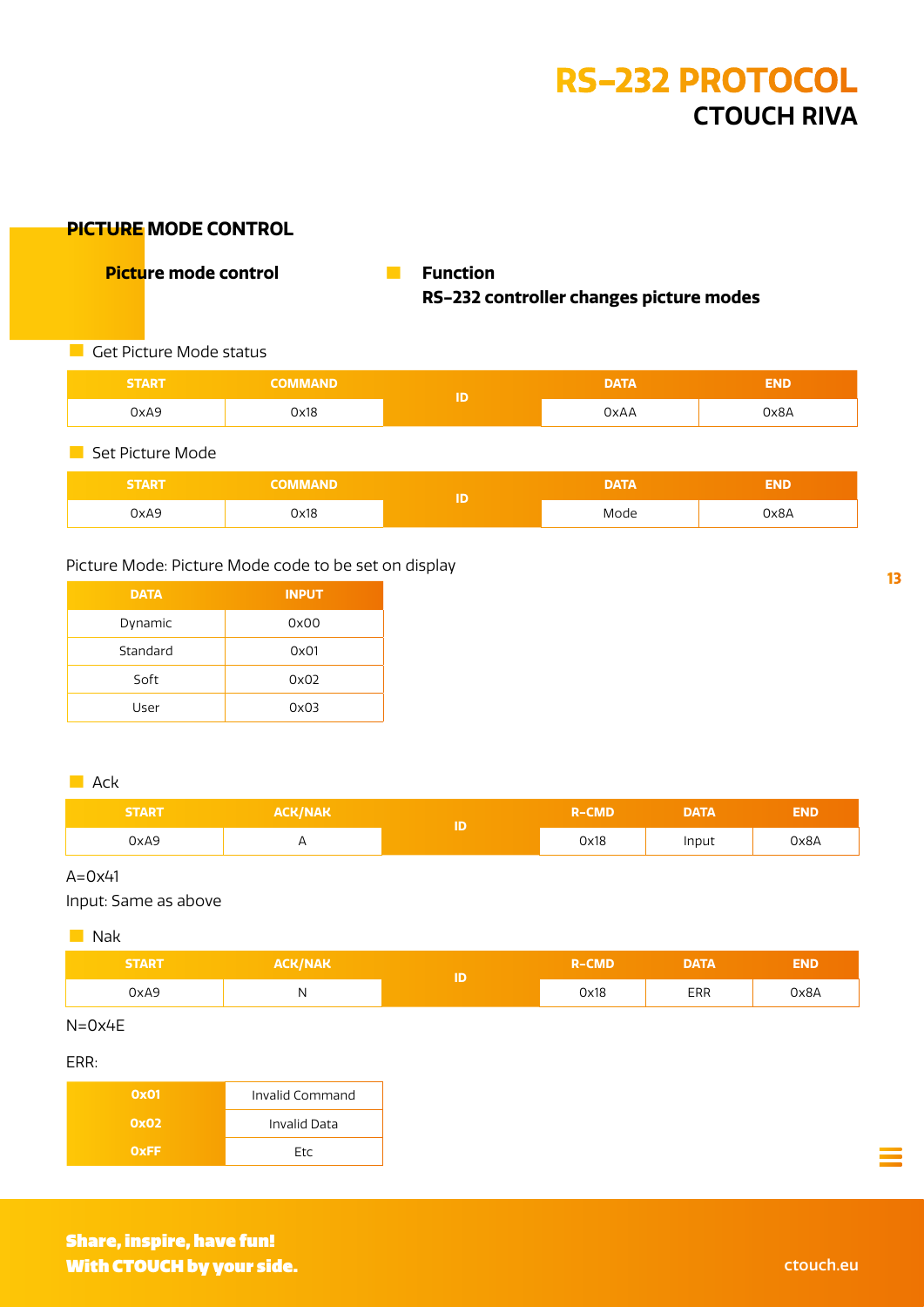#### <span id="page-13-0"></span>**SOUND MODE CONTROL**

**c** Sound mode control **Function** 

**RS-232 controller changes sound modes** 

**• Get Sound Mode status** 

| <b>START</b> | <b>COMMAND</b> |    | <b>DATA</b> | END  |
|--------------|----------------|----|-------------|------|
| 0xA9         | 0x19           | ΙD | 0xAA        | 0x8A |
|              |                |    |             |      |

**• Set Sound Mode** 

| <b>START</b> | <b>JMMAND</b> | <b>DATA</b> | тур. |
|--------------|---------------|-------------|------|
| 0xA9         | 0x19          | Mode        | 0x8A |

#### Sound Mode: Sound Mode code to be set on display

| <b>DATA</b> | <b>INPUT</b> |
|-------------|--------------|
| Standard    | 0x00         |
| Music       | 0x01         |
| Movie       | 0x02         |
| Sport       | 0x03         |
| User        | 0x04         |

#### $\blacksquare$  Ack

| <b>START</b> | <b>ACK/NAK</b> |   | CMD<br>2-I | DATA  | END  |
|--------------|----------------|---|------------|-------|------|
| 0xA9         |                | ю | 0x19       | Input | 0x8A |

#### $A=0x41$

Input: Same as above

**Nak** 

| <b>START</b>          | <b>ACK/NAK</b> | <b>R-CMD</b> | <b>DATA</b> | END  |
|-----------------------|----------------|--------------|-------------|------|
| 0xA9<br>$\sim$ $\sim$ | $\cdots$       | 0x19         | ERR         | 0x8A |

N=0x4E

ERR:

| 0x01        | Invalid Command     |
|-------------|---------------------|
| 0x02        | <b>Invalid Data</b> |
| <b>OxFF</b> | <b>Ftc</b>          |

**14**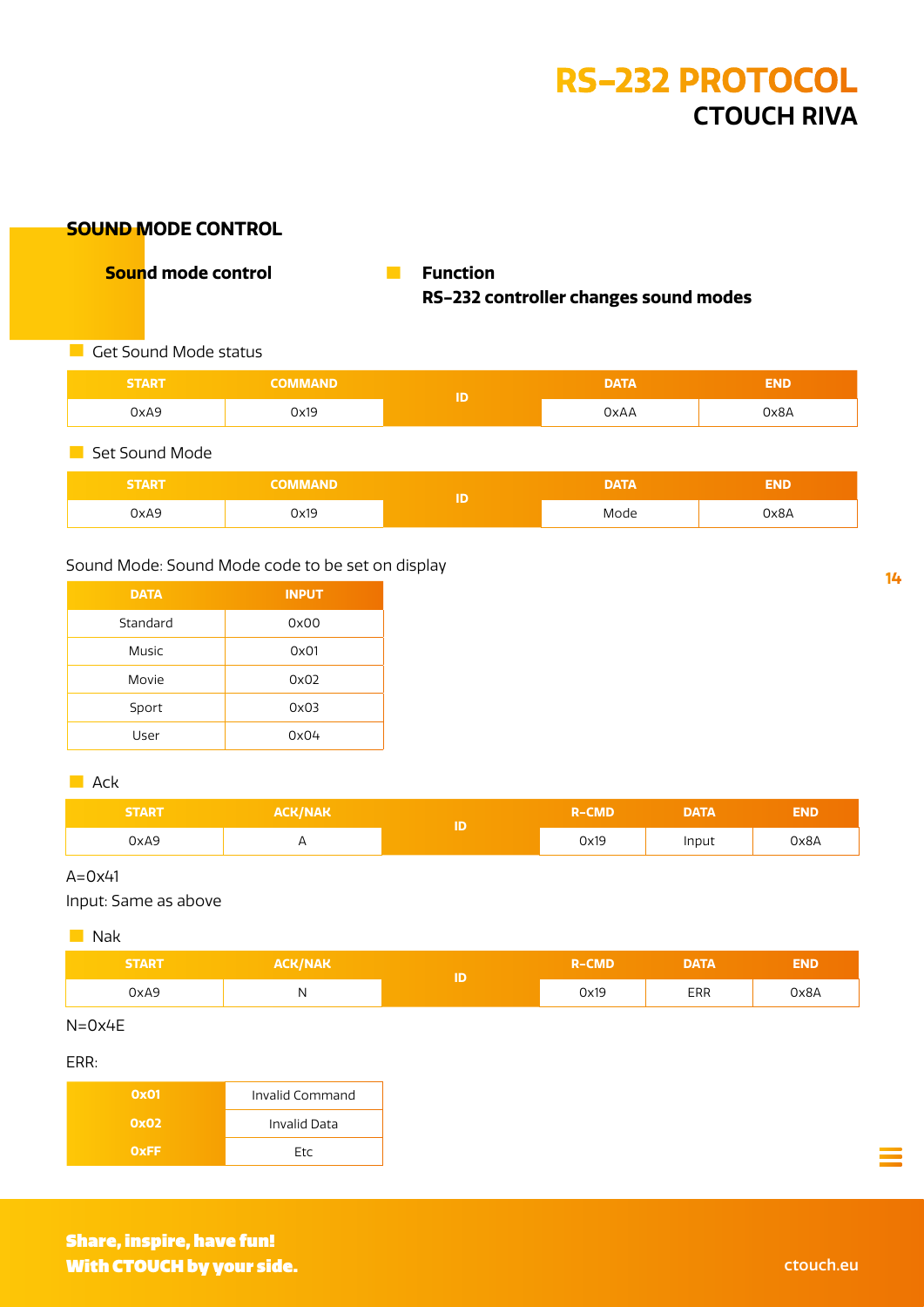#### <span id="page-14-0"></span>**BAUD RATE CONTROL**

<sup>c</sup> **Baud rate control** • **Function**

**RS-232 controller changes baud rates**

#### **C** Get Baud Rate

| <b>START</b> | <b>COMMAND</b> |     | <b>DATA</b> | END  |
|--------------|----------------|-----|-------------|------|
| 0xA9         | 0x1A           | 1 D | 0xAA        | 0x8A |
|              |                |     |             |      |

**• Set Baud Rate** 

| <b>START</b> |      | IБ | VAT.      | END  |
|--------------|------|----|-----------|------|
| 0xA9         | 0x1A |    | Rate<br>. | 0x8A |

#### Baud Rate: Baud Rate code to be set on display

| <b>DATA</b>                 | <b>INPUT</b> | <b>DATA</b>                   | <b>INPUT</b> |
|-----------------------------|--------------|-------------------------------|--------------|
| BAUD <sub>-</sub> 1200      | 0x00         | BAUD <sub>-</sub> 19200       | 0x04         |
| BAUD <sub>-</sub> 2400      | 0x01         | BAUD <sub>-38400</sub>        | 0x05         |
| <b>BAUD<sub>-4800</sub></b> | 0x02         | <b>BAUD_57600</b>             | 0x06         |
| BAUD <sub>-9600</sub>       | 0x03         | <b>BAUD<sub>-115200</sub></b> | 0x07         |

#### $\blacksquare$  Ack

| <i><b>START</b></i> | ACK/NAK <sup>1</sup> | <b>R-CMD</b> | DATA  | END  |
|---------------------|----------------------|--------------|-------|------|
| 0xA9                |                      | 0x1A         | Input | 0x8A |

#### $A=0x41$

Input: Same as above

#### **START ACK/NAK R-CMD DATA END** 0xA9 A 0x1A ERR 0x8A **b** Nak

N=0x4E

ERR:

| 0x01        | Invalid Command     |
|-------------|---------------------|
| 0x02        | <b>Invalid Data</b> |
| <b>OxFF</b> | <b>Ftc</b>          |

**15**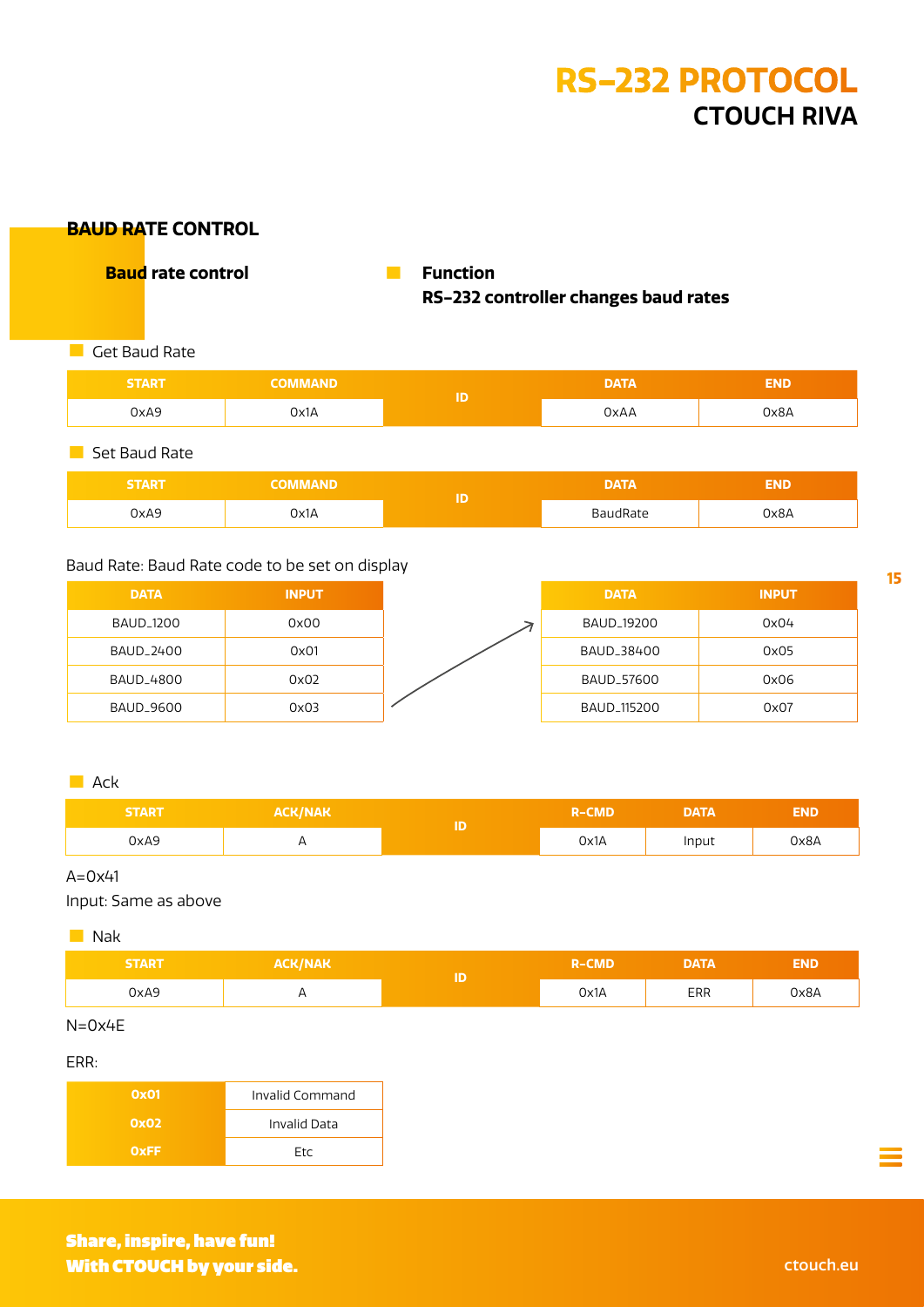#### <span id="page-15-0"></span>**FREEZE CONTROL**

<sup>c</sup> **Freeze control** • **Function**

# **RS-232 controller sets freeze control On/Off**

#### **• Get Freeze Control On/Off Status**

| START/ | <b>COMMAND</b> | ΙD | <b>DATA</b> | END  |
|--------|----------------|----|-------------|------|
| 0xA9   | 0x1B           |    | 0xAA        | 0x8A |

#### **• Set Freeze Control On/Off**

| <b>START</b> | <b>COMMAND</b> | <b>DATA</b>        | 3ND  |
|--------------|----------------|--------------------|------|
| 0xA9         | 0x1B           | <sup>c</sup> reeze | 0x8A |

#### Freeze: Freeze code to be set on display

| 0x01 | Freeze ON  |
|------|------------|
| 0x00 | Freeze OFF |

#### $\blacksquare$  Ack

| <b>START</b> | <b>ACK/NAK</b> |   | <b>R-CMD</b> | <b>DATA1</b> | END  |
|--------------|----------------|---|--------------|--------------|------|
| 0xA9         | $\cdots$       | ю | 0x1B         | Freeze       | 0x8A |

#### $A=0x41$

Lock: Same as above

#### **b** Nak

| <b>START</b> | <b>ACK/NAK</b> | <b>R-CMD</b> | DATA | END  |
|--------------|----------------|--------------|------|------|
| 0xA9         |                | 0x1B         | ERR  | 0x8A |

N=0x4E

#### ERR:

| 0x01        | Invalid Command     |
|-------------|---------------------|
| 0x02        | <b>Invalid Data</b> |
| <b>OxFF</b> | <b>Ftc</b>          |

**16**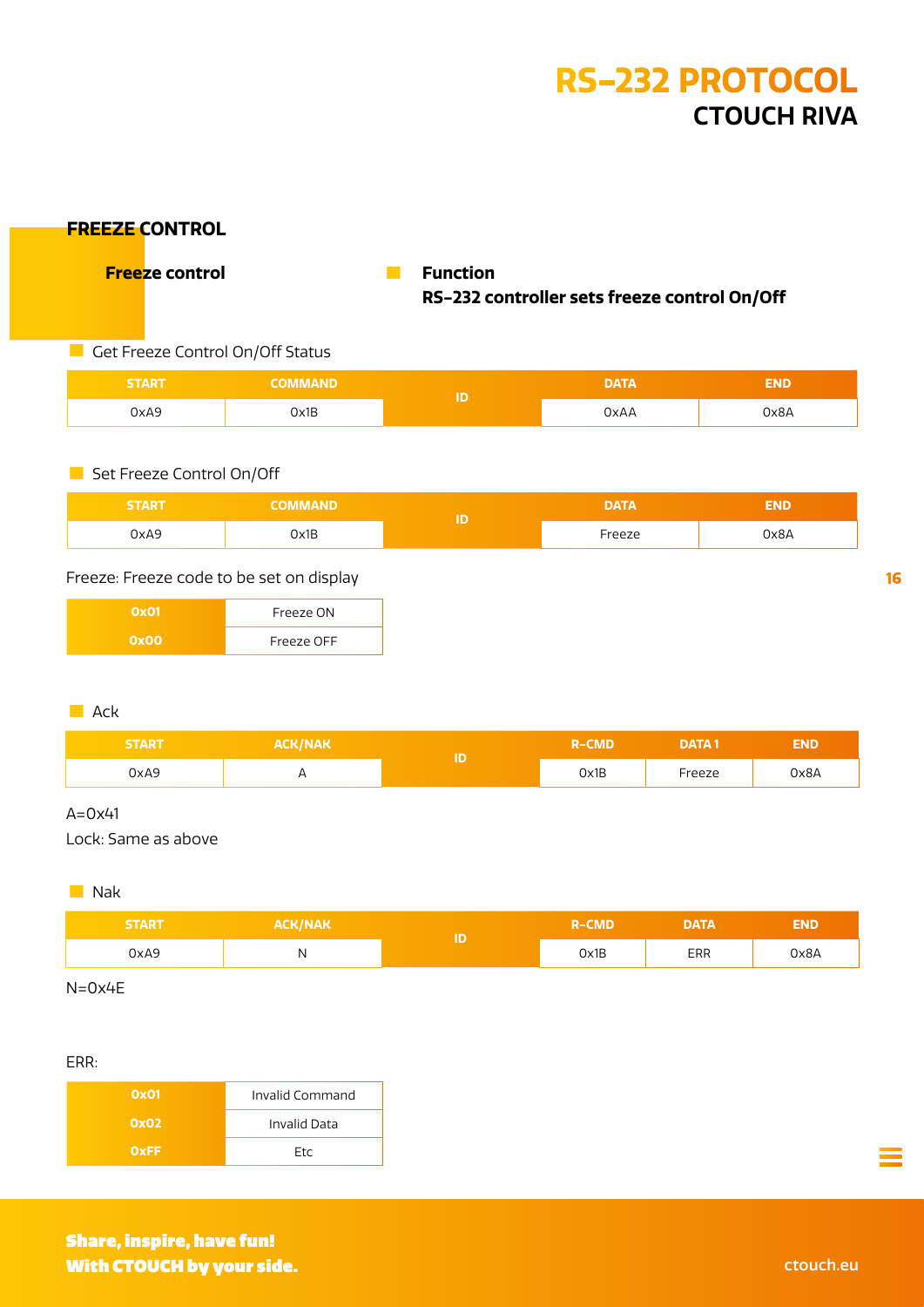#### <span id="page-16-0"></span>**SOURCE INFO VISIBLE CONTROL**

 $\sqrt{ }$  Source info visible control **Function** 

**RS-232 controller sets source Info visible On/Off**

#### Get Source Info visible Control On/Off Status

| <b>START</b> | <b>COMMAND</b> | ID | <b>DATA</b> | END  |
|--------------|----------------|----|-------------|------|
| 0xA9         | 0x1C           |    | 0xAA        | 0x8A |

#### **• Set Source Info visible Control On/Off**

| <b>START</b> | COMMAND | <b>DATA</b> | END  |
|--------------|---------|-------------|------|
| 0xA9         | 0x1C    | Info        | A8xC |

#### Info: Source Info visible code to be set on display

| Ox01        | Source Info visible ON  |
|-------------|-------------------------|
| <b>OxOO</b> | Source Info visible OFF |

#### $\blacksquare$  Ack

| <b>START</b> | ACK/NAK <sup>1</sup> | R-CMD' | <b>DATA1</b> | END  |
|--------------|----------------------|--------|--------------|------|
| 0xA9         | $\cdots$             | Ox1C   | Info         | 0x8A |

#### $A=0x41$

Info: Same as above

#### **b** Nak

| <b>START</b> | <b>ACK/NAK</b> | <b>R-CMD</b> | DATA | END. |
|--------------|----------------|--------------|------|------|
| 0xA9         |                | 0x1C         | ERR  | 0x8A |

N=0x4E

#### ERR:

| <b>Ox01</b> | Invalid Command     |
|-------------|---------------------|
| 0x02        | <b>Invalid Data</b> |
| <b>OxFF</b> | Ftc                 |

Share, inspire, have fun! With CTOUCH by your side. The contract of the contract of the contract of the contract of the contract of the contract of the contract of the contract of the contract of the contract of the contract of the contract of the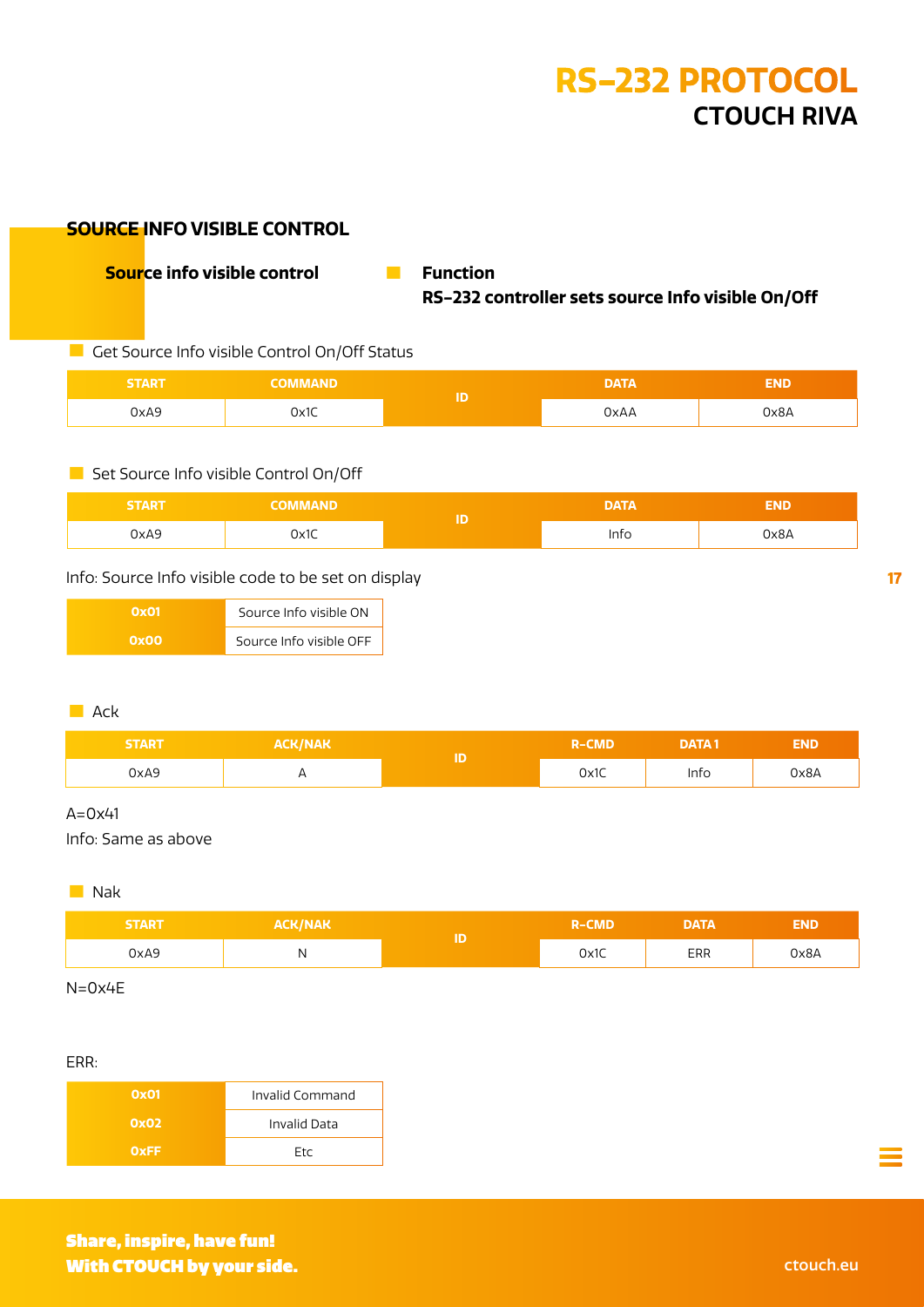**DATA END**

**DATA END**

**R-CMD DATA 1 END**

<span id="page-17-0"></span>

| <b>IR LOCK CONTROL</b>                           |                         |    |                                                          |              |              |            |
|--------------------------------------------------|-------------------------|----|----------------------------------------------------------|--------------|--------------|------------|
| <b>IR lock control</b><br>$\odot$                |                         | m. | <b>Function</b><br>RS-232 controller sets IR lock On/Off |              |              |            |
| Get IR Lock status<br>$\mathcal{L}^{\text{max}}$ |                         |    |                                                          |              |              |            |
| <b>START</b>                                     | <b>COMMAND</b>          |    | ID                                                       | <b>DATA</b>  |              | <b>END</b> |
| 0xA9                                             | 0x1D                    |    |                                                          | <b>OxAA</b>  |              | 0x8A       |
| Set IR Lock<br><b>START</b>                      | <b>COMMAND</b>          |    |                                                          | <b>DATA</b>  |              | <b>END</b> |
| 0xA9                                             | 0x1D                    |    | ID                                                       | Lock         |              | 0x8A       |
| IR Lock: IR Lock code to be set on the display   |                         |    |                                                          |              |              |            |
| <b>Ox01</b>                                      | Source Info visible ON  |    |                                                          |              |              |            |
| 0x00                                             | Source Info visible OFF |    |                                                          |              |              |            |
| $\blacksquare$ Ack                               |                         |    |                                                          |              |              |            |
| <b>START</b>                                     | <b>ACK/NAK</b>          |    |                                                          | <b>R-CMD</b> | <b>DATA1</b> |            |

#### $A=0x41$

Info: Same as above

#### **I** Nak

| <b>START</b> | <b>ACK/NAK</b> |   | <b>R-CMD</b> | DATA | END. |
|--------------|----------------|---|--------------|------|------|
| OxA9         | .,             | в | 0x1D         | ERR  | 0x8A |

0xA9 A 0x1D Lock 0x8A

N=0x4E

#### ERR:

| <b>Ox01</b> | Invalid Command     |
|-------------|---------------------|
| 0x02        | <b>Invalid Data</b> |
| OxFF.       | <b>Ftc</b>          |

Share, inspire, have fun! **With CTOUCH by your side.** Change of the contract of the contract of the contract of the contract of the contract of the contract of the contract of the contract of the contract of the contract of the contract of the cont Ξ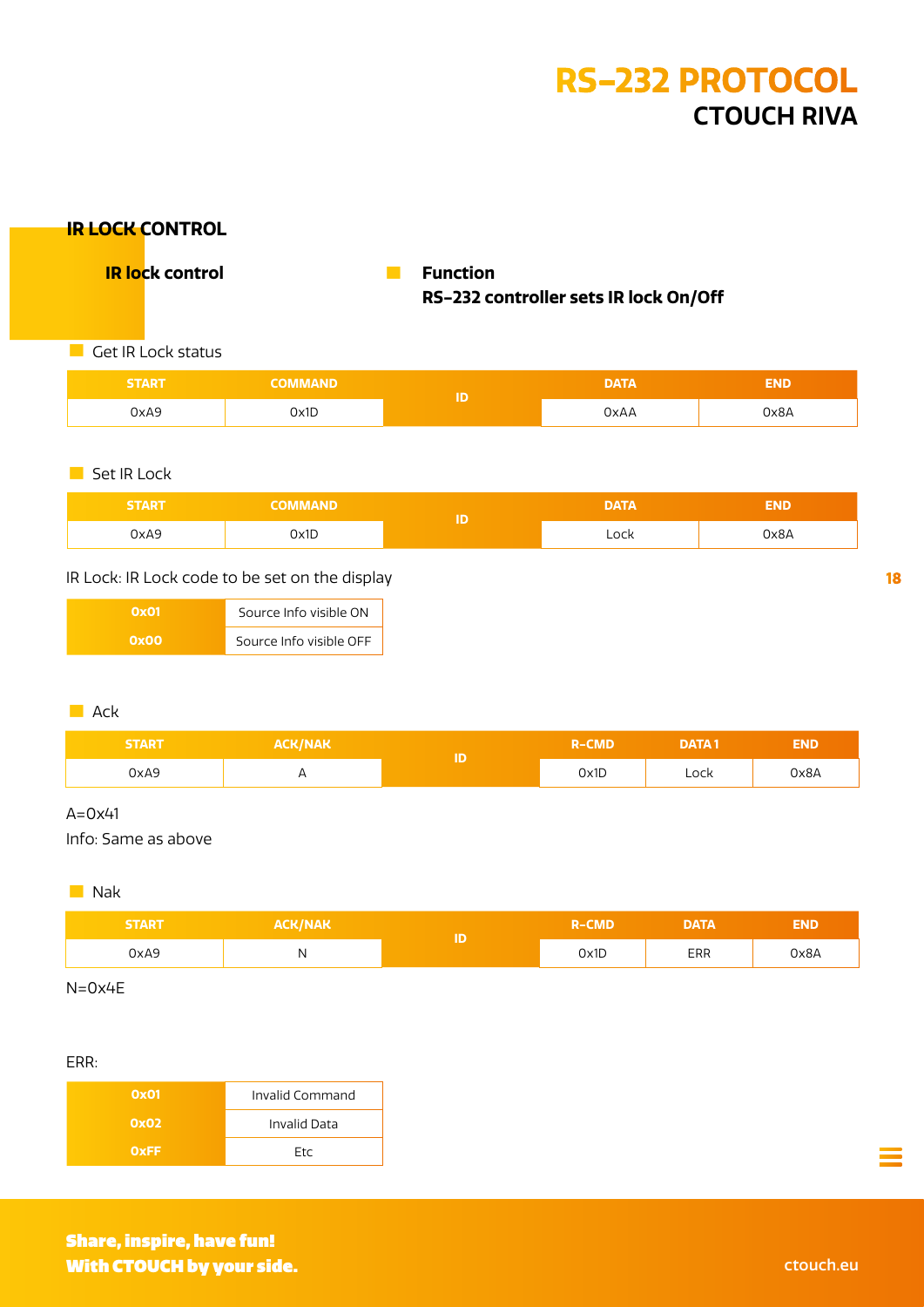#### <span id="page-18-0"></span>**ENERGY MODE CONTROL**

**C Energy mode control <b>Function** 

## **RS-232 controller changes energy modes**

**C** Get Enery Mode status

| <b>START</b> | <b>COMMAND</b> | <b>DATA</b> | 3ND  |
|--------------|----------------|-------------|------|
| 0xA9         | Jx30           | 0xAA        | 0x8A |

#### $\blacksquare$  Set Enery Mode status

| <b>START.</b> | <b>COMMAND</b> | ID | DATA | IND  |
|---------------|----------------|----|------|------|
| 0xA9          | )x30           |    | Mode | A8xC |

#### Energy Mode: Energy Mode code to be set on the display

| <b>DATA</b>      | <b>INPUT</b> |
|------------------|--------------|
| Normal           | 0x00         |
| Automatic        | 0x01         |
| Balanced         | 0x02         |
| Eco Friendly     | 0x03         |
| Dynamic Contrast | OxO4         |

#### $\blacksquare$  Ack

| <b>START</b> | <b>ACK/NAK</b> |   | CMD<br>2 - I | DATA  | END  |
|--------------|----------------|---|--------------|-------|------|
| 0xA9         |                | ю | 0x30         | Input | 0x8A |

#### $A=0x41$

Input: Same as above

#### **Nak**

| <b>START</b> | <b>ACK/NAK</b> | ID | <b>R-CMD</b> | <b>DATA</b> | END. |
|--------------|----------------|----|--------------|-------------|------|
| 0xA9         |                |    | 0x30         | ERR         | 0x8A |

N=0x4E

ERR:

| 0x01        | Invalid Command |
|-------------|-----------------|
| 0x02        | Invalid Data    |
| <b>OXFF</b> | <b>Ftc</b>      |

**19**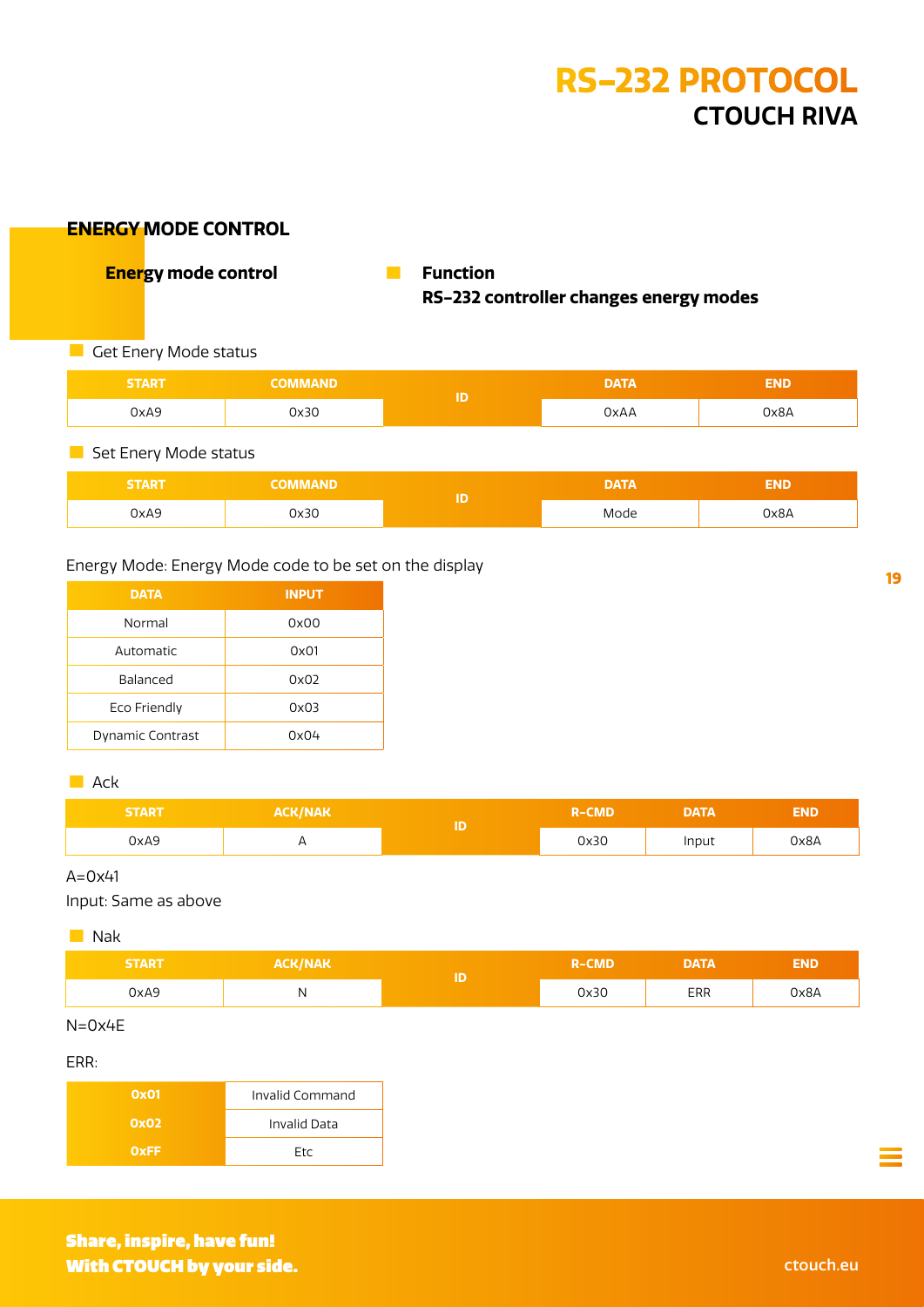### <span id="page-19-0"></span>**TOOLS & TESTING**

To be able to test your configuration, you can use all kind of tools. The one we recommend is Docklight (Scripting) since we made a pre-configured file that you can use with it.

Docklight can be downloaded via https://docklight.de/ and can be used without a license (free version). Only if you would like to edit and store configurations, you will need a full version. Our pre-configured files for RS232 over IP contain the default IP address 192.168.123.1 using port 5000. The IP addres of the display can be found in the Display Menu, under the topic Settings. If you log into this menu, the IP addres is visible at the top of the menu. The port you need to use is port 5000. Please be aware that when you want to purchase Docklight, keep the following in mind:

- **•** Docklight: RS232 via Serial
- **•** Docklight Scripting: RS232 via Serial as well as RS232 over IP

#### 4.1 Docklight

In Project Settings you can adapt the IP address as well as the port being used (free version cannot store changes).

| <b>Project Settings</b>                                                                                 |                                                 |   |                                 |      | x |  |
|---------------------------------------------------------------------------------------------------------|-------------------------------------------------|---|---------------------------------|------|---|--|
|                                                                                                         | Communication Flow Control Comm. Filter / Alias |   |                                 |      |   |  |
| <b>Communication Mode</b>                                                                               |                                                 |   |                                 |      |   |  |
| ● Send/Receive                                                                                          |                                                 |   | Monitoring<br>(receive<br>only) |      |   |  |
| Send/Receive on Comm. Channel                                                                           |                                                 |   |                                 |      |   |  |
| 192.168.123.1:5000                                                                                      |                                                 |   |                                 |      |   |  |
| Choose a COM port (e.g. COM3) or specify a network<br>connection. See the Online Help (F1) for details. |                                                 |   |                                 |      |   |  |
| <b>COM Port Settings</b>                                                                                |                                                 |   |                                 |      |   |  |
| <b>Baud Rate</b>                                                                                        | 9600                                            | v | Data Bits                       | 8    |   |  |
| Parity                                                                                                  | None                                            |   | <b>Stop Bits</b>                | 1    |   |  |
| Parity Error Char.                                                                                      | $63$ ('?')                                      |   |                                 |      |   |  |
|                                                                                                         |                                                 |   |                                 |      |   |  |
|                                                                                                         |                                                 |   |                                 |      |   |  |
|                                                                                                         | OK                                              |   | Cancel                          | Help |   |  |

**20**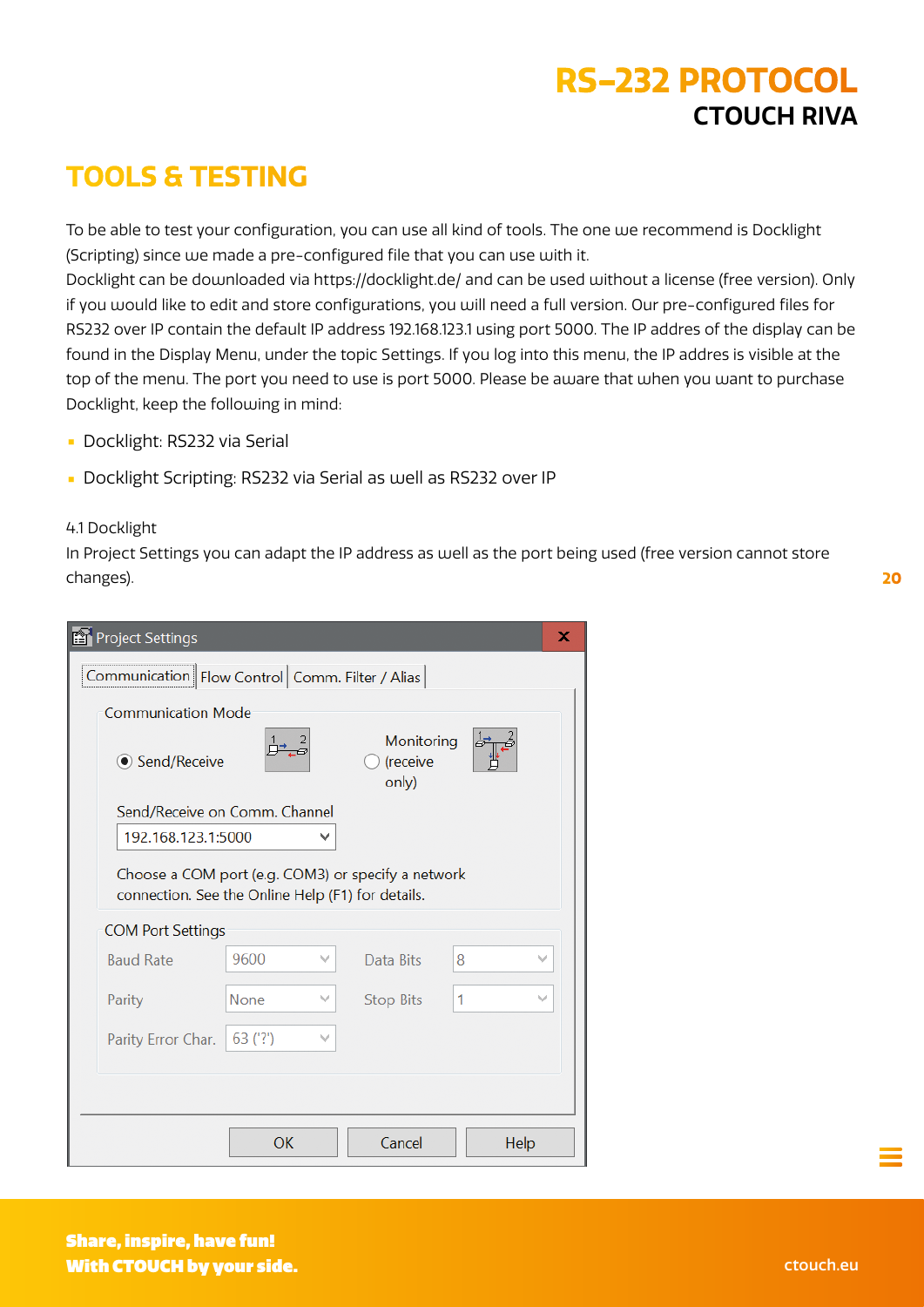When the connection is setup, you can use the different example commands (just press the Arrow in front of the command you want to send).

Communication window will show the sent commands as well as the received commands (in below example empty).

|                          |                                      | C Docklight Scripting V2.2 Project: Leddura_2Share2Meet_RS232overIP_ID00 |                                              |                                                                                  | $-$ $-$ $0$ $x$ |
|--------------------------|--------------------------------------|--------------------------------------------------------------------------|----------------------------------------------|----------------------------------------------------------------------------------|-----------------|
|                          | File Edit Run Tools Scripting Help   |                                                                          |                                              |                                                                                  |                 |
|                          | D # B # 1 # # # B Y * a \$ # H &     |                                                                          |                                              |                                                                                  |                 |
|                          | <b>DH</b> Commmunication port closed |                                                                          |                                              | Colors&Fonts Mode 192.168.100.149.5000 [Docklight]/[Leddura 2Meet] Network comm. |                 |
| Send Sequences           |                                      |                                                                          | Communication Channel Alias                  |                                                                                  |                 |
| ⋍<br>Send                | Name                                 | Sequence                                                                 | <b>ASCII</b><br><b>HEX</b><br>Decimal Binary |                                                                                  |                 |
| $\land$<br>$\rightarrow$ | <b>KEY PWD QUERY</b>                 | A9 11 00 AA 8A                                                           |                                              |                                                                                  |                 |
|                          | ---> KEY_POWER_OFF                   | A9 11 00 00 8A                                                           |                                              |                                                                                  |                 |
| E                        | --- KEY_POWER_ON                     | A9 11 00 01 8A                                                           |                                              |                                                                                  |                 |
|                          | > KEY_BLU_QUERY                      | A9 12 00 AA 8A                                                           |                                              |                                                                                  |                 |
|                          | ---> KEY_BLU_OFF                     | A9 12 00 00 8A                                                           |                                              |                                                                                  |                 |
|                          | ---> KEY_BLU_ON                      | A9 12 00 01 8A                                                           |                                              |                                                                                  |                 |
|                          | ---> KEY_VOL_QUERY                   | A9 13 00 AA 8A                                                           |                                              |                                                                                  |                 |
|                          | --- > KEY_SET_VOL                    | A9 13 00 00 8A                                                           |                                              |                                                                                  |                 |
|                          | ---> VOLUME_MAX                      | A9 13 00 64 8A                                                           |                                              |                                                                                  |                 |
|                          | ---> KEY_MUTE_QUERY                  | A9 14 00 AA 8A                                                           |                                              |                                                                                  |                 |
|                          | ---> KEY_SET_MUTE                    | A9 14 00 01 8A                                                           |                                              |                                                                                  |                 |
|                          | ---> KEY_SET_UNMUTE                  | A9 14 00 00 8A                                                           |                                              |                                                                                  |                 |
|                          | > KEY_INPUT_QUERY                    | A9 15 00 AA 8A                                                           |                                              |                                                                                  |                 |
|                          | ---> KEY_TV                          | A9 15 00 00 8A                                                           |                                              |                                                                                  |                 |
|                          | ---> KEY_AV1                         | A9 15 00 01 8A                                                           |                                              |                                                                                  |                 |
|                          | ---> KEY_Component                   | A9 15 00 03 8A                                                           |                                              |                                                                                  |                 |
|                          | ---> KEY_VGA                         | A9 15 00 04 8A                                                           |                                              |                                                                                  |                 |
|                          | ---> KEY_VGA1                        | A9 15 00 14 8A                                                           |                                              |                                                                                  |                 |
|                          | ---> KEY_VGA2                        | A9 15 00 24 8A                                                           |                                              |                                                                                  |                 |
|                          | $\left $ KEY_VGA3                    | A9 15 00 34 8A                                                           |                                              |                                                                                  |                 |
|                          | $\rightarrow$ KEY_HDMI1              | A9 15 00 05 8A                                                           |                                              |                                                                                  |                 |
| v                        |                                      |                                                                          |                                              |                                                                                  |                 |
|                          | <b>Receive Sequences</b>             |                                                                          |                                              |                                                                                  |                 |
| - Active                 | Name<br>Sequence                     | Answer                                                                   |                                              |                                                                                  |                 |
|                          |                                      |                                                                          |                                              |                                                                                  |                 |
|                          |                                      |                                                                          |                                              |                                                                                  |                 |
|                          |                                      |                                                                          |                                              |                                                                                  |                 |
|                          |                                      |                                                                          |                                              |                                                                                  |                 |
|                          |                                      |                                                                          |                                              |                                                                                  |                 |
|                          |                                      |                                                                          |                                              |                                                                                  |                 |
|                          |                                      |                                                                          |                                              |                                                                                  |                 |
|                          |                                      |                                                                          |                                              |                                                                                  |                 |
|                          |                                      |                                                                          |                                              |                                                                                  |                 |
|                          |                                      |                                                                          |                                              |                                                                                  |                 |
|                          |                                      |                                                                          |                                              |                                                                                  |                 |
|                          |                                      |                                                                          | <b>Script Editor</b>                         |                                                                                  |                 |
|                          |                                      |                                                                          |                                              |                                                                                  |                 |
|                          |                                      |                                                                          |                                              |                                                                                  |                 |
|                          |                                      |                                                                          |                                              |                                                                                  |                 |